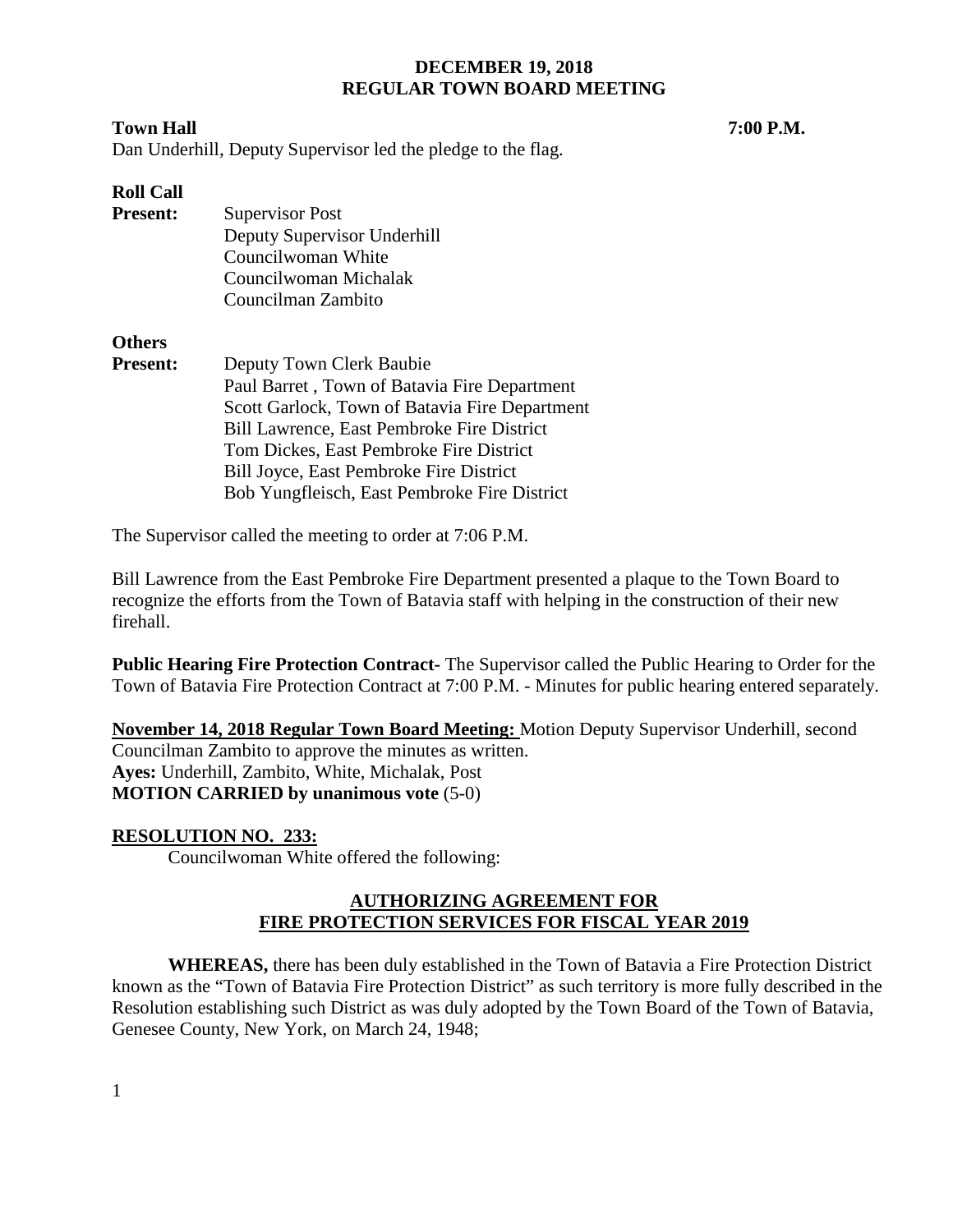**WHEREAS,** it is proposed that a Contract be entered into with the Town of Batavia Fire Department, Inc. for the furnishing of fire protection in said District by said Town of Batavia Fire Department, Inc.; and

**WHEREAS,** due notice has been given of a Public Hearing held at the Town Hall of the Town of Batavia, New York on the 19<sup>th</sup> day of December, 2018, at 7:00 P.M. to consider such Contract, the notice thereof duly specifying the time and place of the Public Hearing as aforesaid and describing the time and place of the Public Hearing as aforesaid and describing in general terms and proposed Contract; and

**WHEREAS,** said Public Hearing was duly conducted as advertised and all persons interested therein and presenting themselves were heard; now, therefore, be it

**RESOLVED,** it is in the public interest for this Board to contract with the Town of Batavia Fire Department, Inc., and be it further

**RESOLVED,** upon receiving certified copies of resolutions duly adopted by said Town of Batavia Fire Department, Inc., membership and Directors approving the terms and conditions of said Contract that this Town Board shall contract with said Town of Batavia Fire Department, Inc. for the furnishing of fire protection to such District according to the terms of said Contract, a copy of which is annexed to this Resolution and is make a part thereof, and be it further

**RESOLVED,** such contract shall be executed on behalf of the Town of Batavia, New York by its Supervisor and Town Clerk.

**Second by**: Deputy Supervisor Underhill **Ayes:** White, Underhill, Michalak, Zambito, Post **APPROVED by unanimous vote** (5-0)

## **TOWN OF BATAVIA FIRE DEPARTMENT AGREEMENT**

**THIS AGREEMENT** made this \_\_\_\_\_ day of \_\_\_\_\_\_\_\_\_\_\_\_, 2018*,* by and between the **TOWN OF BATAVIA**, **NEW YORK**, (hereinafter designated as "Town") and the **TOWN OF BATAVIA FIRE DEPARTMENT, INC.** of Batavia, New York, (hereinafter designated as "Fire Department").

#### **WITNESSETH**:

**WHEREAS**, there has been duly established in the said Town of Batavia a fire protection district known as the "Town of Batavia Fire Protection District" as such' territory is more fully described in the Resolution establishing such District and duly adopted by the Town Board of the said Town of Batavia, Genesee County, New York on 24th day of March, 1948; and

**WHEREAS**, following a public hearing duly called, the said Town has duly authorized a Contract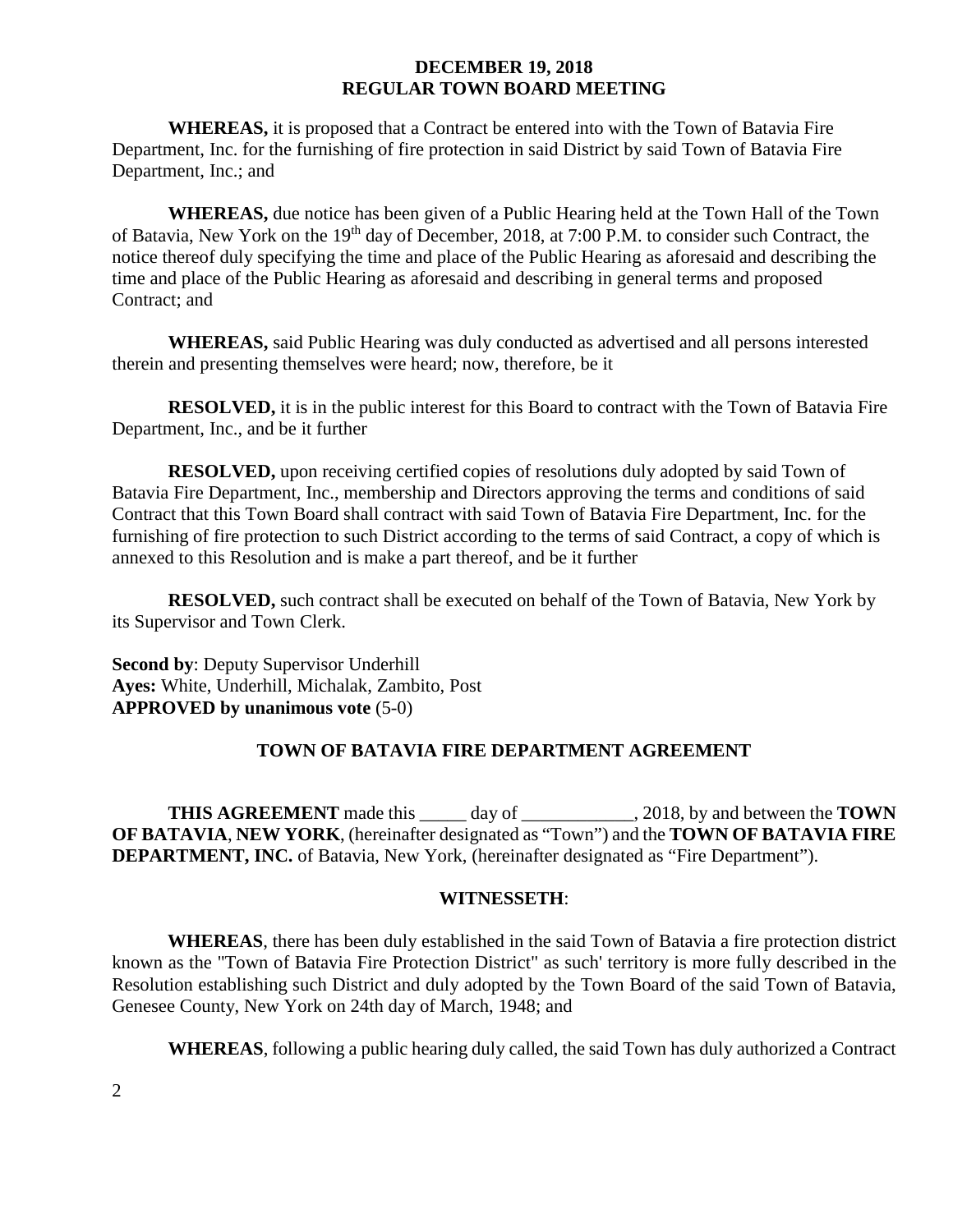with the Fire Department for fire protection in said District upon the terms and conditions herein set forth; and

**WHEREAS**, this Agreement has also been duly authorized by the Directors and membership of the Fire Department, and the Fire Department has provided to the Town certified copies of Resolutions of approval of this Agreement by the Town of Batavia Fire Department Board of Directors and by its membership.

**NOW, THEREFORE**, the Town does engage the Fire Department to furnish fire protection to said District and the Fire Department agrees to furnish such protection in the manner following, to wit:

1. The equipment and personnel of the Fire Department shall at all times during the term of this Agreement be subject to call for attendance upon any fire occurring in such District, and when notified by any means of a fire within the District, said Fire Department shall respond and attend upon the fire without delay with one or more companies and with suitable fire-fighting equipment and apparatus of the Fire Department. Upon arriving at the scene of the fire, the firefighters of the Fire Department attending shall proceed diligently and in every way reasonably suggested under the circumstances to the extinguishments of the fire and the saving of life and property in connection therewith.

2. The Fire Department covenants and agrees at all times to maintain in force on and in respect to vehicles and equipment owned by it or subject to its control or use, while responding to, attending at or leaving from fires, alarms or calls both inside and outside said District, including, but not limited to, responses in connection with Mutual Aid Plan referred to in Paragraph 5 of this Agreement, an underlying public liability insurance policy for injury to persons and property, including wrongful death, with limits of \$500,000.00 for each person, \$1,000,000.00 for each accident and \$250,000.00 property damage for each accident and an excess public liability policy in the amount of \$3,000,000.00 insuring the Fire Department and the Town against any loss by reasons of personal injury including wrongful death, or property damage caused or contributed to by the negligent operation of said vehicles and/or equipment in connection with a fire, alarm or call in or from said District or in connection with a mutual aid response. In addition, the Fire Department agrees at all times to maintain in force public liability insurance to protect itself and the Town from all other losses occurring in its operations other than those arising out of the use and operation of said vehicles and/or equipment to persons for injury, including wrongful death, and to property in amounts for underlying and excess liability similar to that maintained for vehicles and/or equipment. All liability insurance policies must be obtained through insurance companies licensed to do business within the State of New York, must name the Town of Batavia as insured and must be maintained for the life of this Agreement.

The Fire Department shall deliver a copy of the policy of said insurance to the Town prior to the execution of this Agreement, covenants to pay the premiums thereon in timely fashion and to have said insurance policies provide for thirty (30) days written notice to the Town prior to cancellation. If the Fire Department shall fail to pay said premiums due hereunder in a timely fashion, the Town shall have the right to pay the same and to deduct the cost thereof from the amounts due the Fire Department under paragraph 7 of this Agreement.

In addition, the Fire Department hereby covenants and agrees to indemnify and hold the Town harmless from any and all losses and damages which the Town may sustain, suffer or be required to pay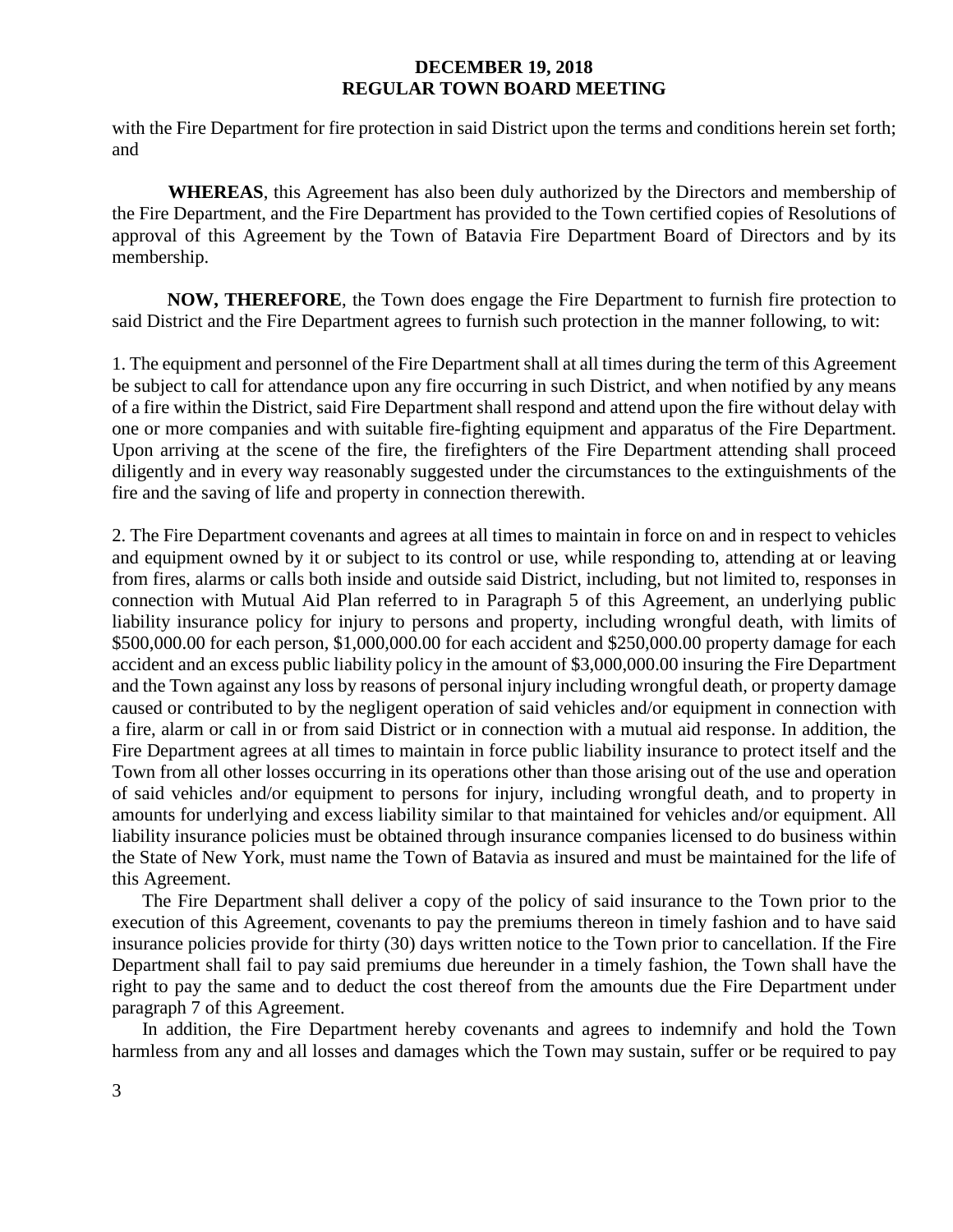by reason of any claims made against said Town for injury to persons or property, including wrongful death, arising out of the performance of this agreement by the Fire Department to the extent that said losses and damages are not fully covered and paid by the insurance referred to herein.

3. Should any loss or damage whatsoever be sustained to the fire apparatus or other equipment, said loss or damage, including the cost of materials and any other special or incidental expenses incurred in the operation of the fire apparatus or equipment of the Fire Department in answering, attending upon or returning from a call for assistance in said Town of Batavia Fire Protection District, irrespective of the cause thereof, shall be a charge upon the Fire Department and not against the Town or against the Town of Batavia Fire Protection District. This fact is taken into consideration by both parties in arriving at the consideration to be paid to the Fire Department pursuant to this Agreement.

4. To the extent that the same is not otherwise provided for by the Genesee County Mutual Aid Plan, by the county of Genesee or by some other source, the Town of Batavia shall pay at its own expense or provide necessary insurance coverage at its expense for any and all claims authorized by law for medical expenses, loss of wages, compensation or other claims arising by reason of the injury or death of a fireman, or member of the Fire Department Emergency Relief Squad, a Fire Police Squad or a Fire Patrol sustained while answering or attending upon or returning from any such call in said District.

5. The Fire Department is hereby authorized by the Town to participate in the Genesee County Mutual Aid Plan and to answer calls for aid and assistance according to said Mutual Aid Plan and System. Nothing contained in this Agreement shall be deemed to prevent the Fire Department from securing reimbursement from any entities other than the Town and the Town of Batavia Fire Protection District for either any loss or damage to its fire apparatus, equipment or materials used for the locality that issues a call for aid or for payments to injured or deceased firemen as provided by any law of the State of New York.

6. In the event that the fire-fighting equipment owned by the Fire Department is in such condition that said Fire Department is unable to fulfill its obligations under this contract to answer or attend any fire occurring in said Town of Batavia Fire Protection District for a period of twenty-one (21) days or longer, the Fire Department covenants to reimburse the Town on a pro rata basis the sums provided to be paid to the Fire Department pursuant to this Agreement retroactive to the first day of said twenty-one (21) day period for the entire period of time during which it is unable to fulfill its obligations under this Agreement.

7. A**.** The Town covenants and agrees to pay to the Fire Department in consideration for services to be performed pursuant to this Agreement the sum of One million, forty-four thousand, seven hundred, eightyseven dollars (\$\$1,044,787.00).

B. The sums as stated in section A of this paragraph to be due and payable on the  $1<sup>st</sup>$  day of February, 2019, upon presentation to the Town of a duly verified voucher therefore.

8. The Town covenants to provide snowplowing services for the parking and driveway area to the Fire Hall owned by the Fire Department, as well as routine maintenance of said parking lot and driveway area, both only to the extent that the Superintendent of Highways of the Town determines that said services can be provided. The Fire Department agrees to provide all materials and supplies for said maintenance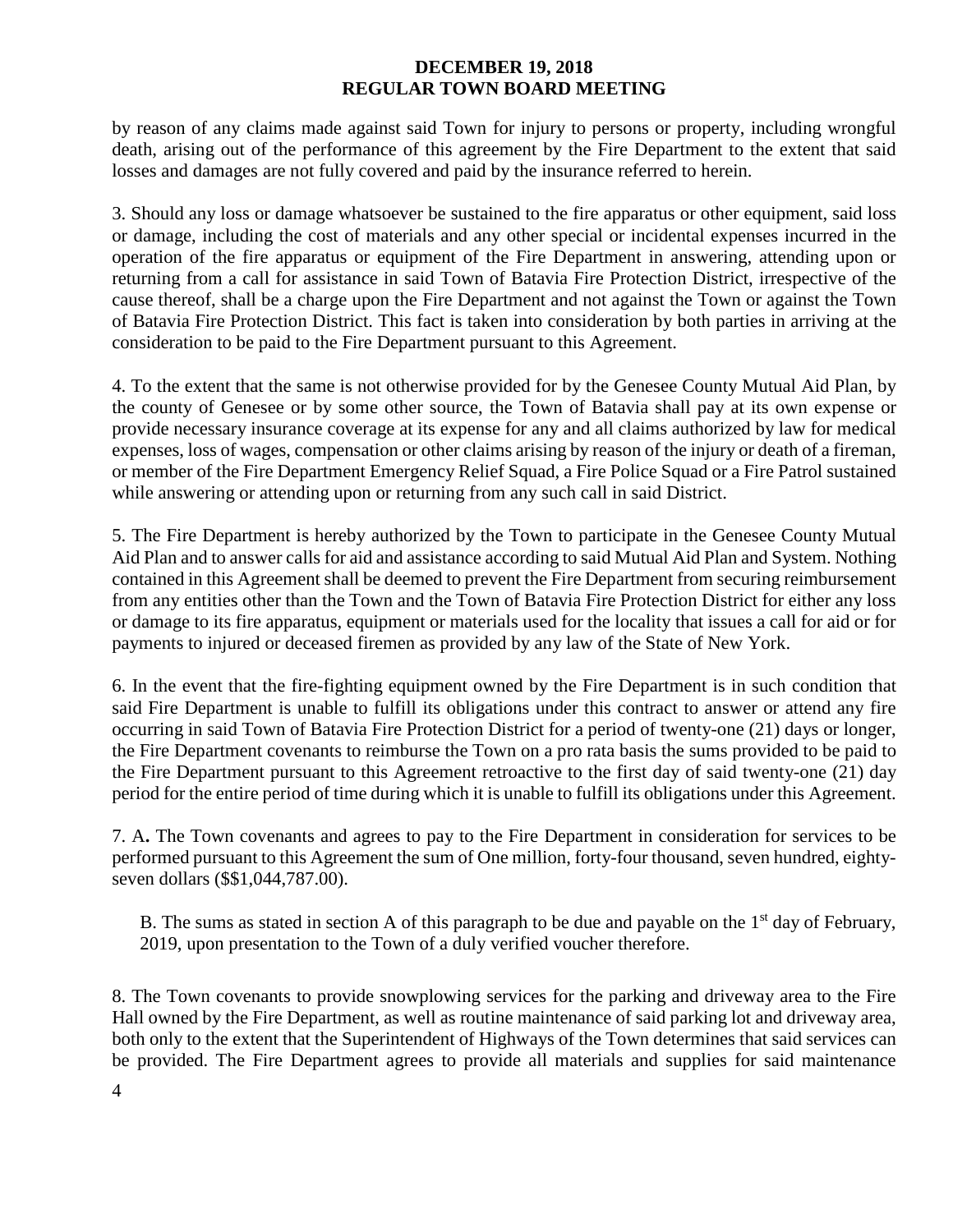services; acknowledges that said routine maintenance services shall be provided only during normal business hours of the Town of Batavia Highway Department and as other Town Highway Department functions permit. The Fire Department further acknowledges that said snowplowing services shall be provided only after the Town's Superintendent of Highways is satisfied that the highways of the Town of Batavia are reasonably free and clear of ice and snow and that men and machinery under his supervision and control are free to provide said services. The Fire Department hereby covenants to indemnify and to hold the Town harmless for any injury, loss or damage which the Fire Department or any other person, firm or corporation may suffer, sustain or be required to pay by reason of the Town not providing or failing to provide adequate snowplowing and/or maintenance services under the provisions of this Paragraph.

9. **On or before April 1, 2019,** the Fire Department will provide an independent, certified audit of the financial affairs of the Fire Department.

10. A. The Fire Department shall provide written notice to the Town of capital purchases as early as possible, but in no event not less than 30 days prior thereto; provided, however, that this provision shall not be construed as requiring or constituting any municipal approval or involvement in the corporate affairs of the Fire Department by the Town.

B. The Fire Department shall continue to exercise sound financial practices and planning, including maintenance of capital reserve accounts where feasible.

11. All moneys to be paid under any provision of this Agreement, as well as other payments which may be made from time to time according to applicable provisions of law which regulate the terms and provisions of this Agreement, shall be a charge upon the said Fire Protection District to be assessed and levied upon the taxable real property in said District and collected with the Town Taxes.

12. This Agreement shall become operative and effective from 12:01 a.m. January 1, 2019, and shall continue for a term of one (1) year which will expire at midnight on December 31, 2019.

13. It is understood and agreed that this contract is subject to the provisions of Section 184 of the Town Law of the State of New York.

**IN WITNESS WHEREOF,** the parties have duly executed and delivered this Agreement in duplicate the day and year first above written.

# TOWN BOARD OF THE TOWN OF BATAVIA

BY

GREGORY H. POST

(SEAL)

5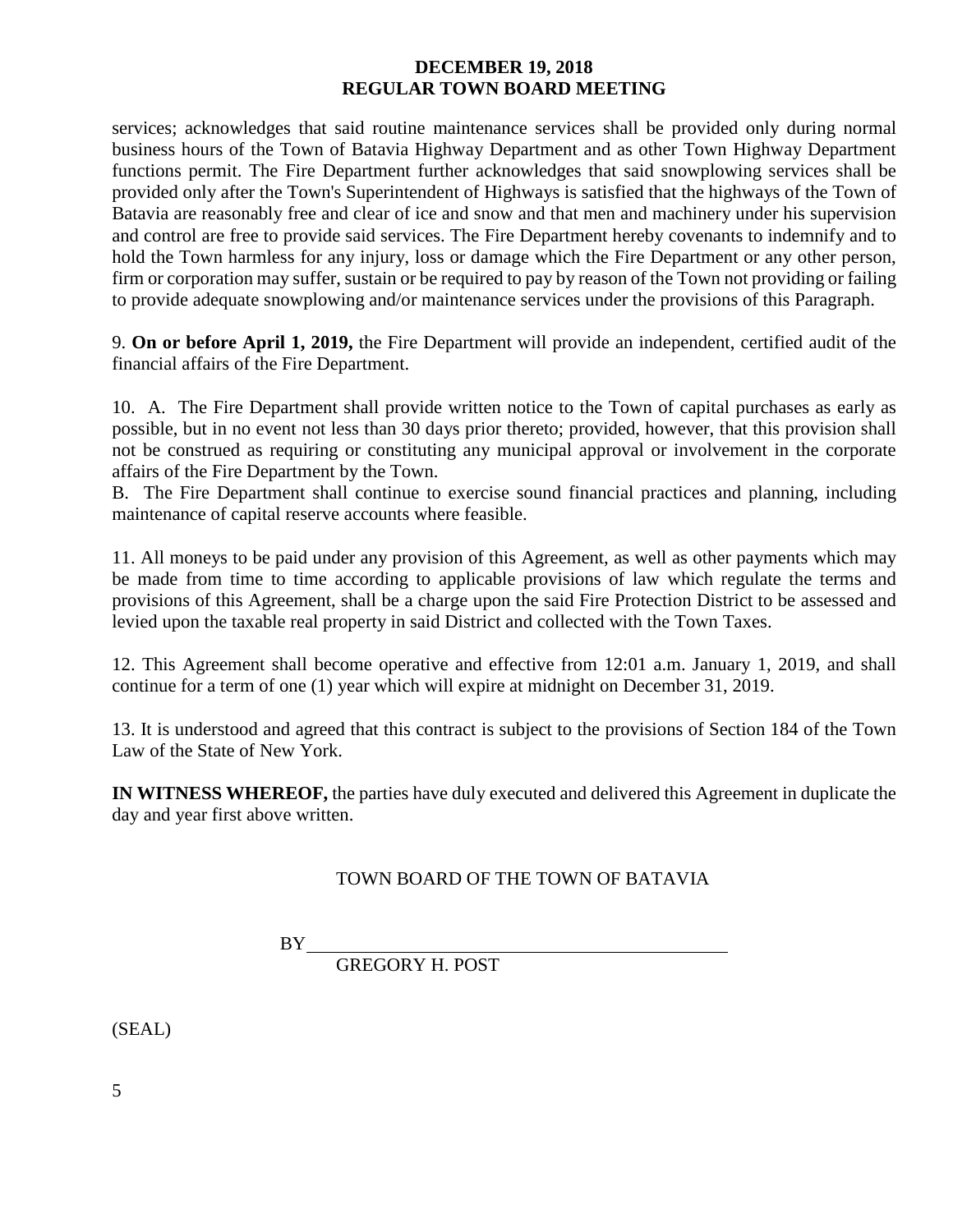ATTEST:

### TERESSA M. MORASCO, TOWN CLERK

#### TOWN OF BATAVIA FIRE DEPARTMENT, INC.

BY

SCOTT GARLOCK, PRESIDENT

(SEAL)

#### **STATE OF NEW YORK) COUNTY OF GENESEE) ss:**

On the \_\_\_\_ day of \_\_\_\_\_\_\_\_\_\_\_, 2018, before me came GREGORY H. POST, to me known, who, being by me duly sworn, did depose and say that he resides at 8472 Seven Springs Road in the Town of Batavia, New York; and he is the Supervisor of the **TOWN OF BATAVIA, NEW YORK** the municipal corporation described in and who executed the foregoing Agreement; that he knows the seal of said Town; that it was affixed by order of the Town Board of said Town; and that he signed his name thereto by like order.

# **NOTARY PUBLIC**

## **STATE OF NEW YORK) COUNTY OF GENESEE) ss:**

On the \_\_\_ day of \_\_\_\_\_\_\_\_\_\_\_\_\_\_\_\_\_, 2018, before me came Scott Garlock**,** to me known, who, being by me duly sworn, did depose and say that, he resides at 33 Dellinger Avenue, Batavia, New York; and he is the President of the **TOWN OF BATAVIA FIRE DEPARTMENT, INC.** the corporation described in and which executed the foregoing Agreement; that he knows the seal of said Corporation; that it was affixed by order of the Board of Directors of said Corporation; and that he signed his name thereto by like order.

## **NOTARY PUBLIC**

#### **RESOLUTION NO. 234:**

Deputy Supervisor Underhill offered the following: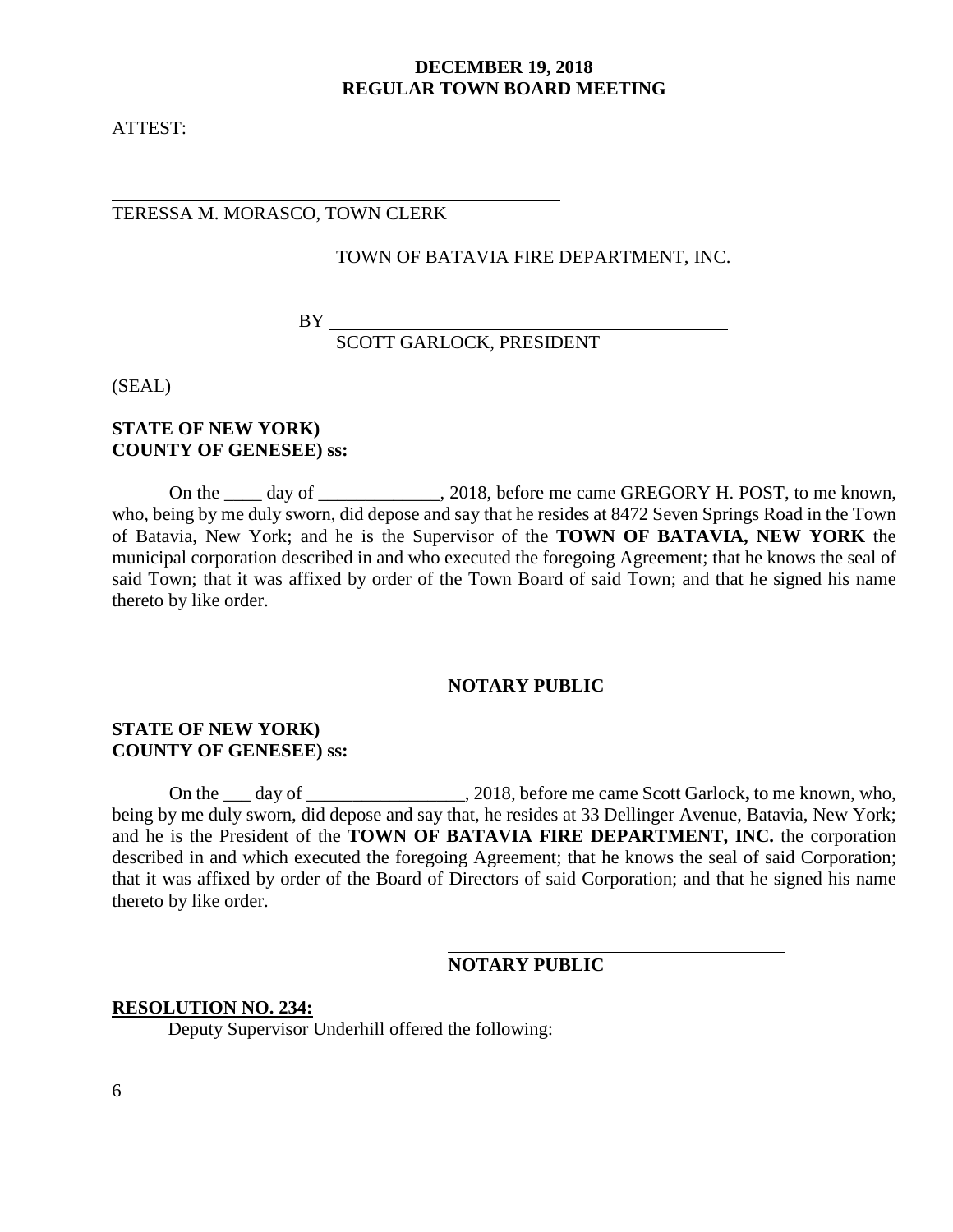## **FIFTH AMENDED CODE ENFORCEMENT OFFICER AGREEMENT BETWEEN THE TOWN OF BATAVIA AND THE TOWN OF PAVILION**

**WHEREAS,** the Town of Batavia and the Town of Pavilion entered into a Code Enforcement Officer Agreement in 2013; and

**WHEREAS**, both Towns desire to continue this relationship, allowing Batavia to provide Code Enforcement Services, and

**WHEREAS,** the agreement addresses the need for the Town of Pavilion to have its Codes enforced by the Town of Batavia Code Officials.

# **NOW, THEREFORE, BE IT**

**RESOLVED,** by the Town Board of the Town of Batavia, New York, that a proposed "Fifth Amended Town of Batavia and the Town of Pavilion Code Enforcement Services Agreement", a copy of which shall be annexed hereto and made part of the Town Board Minutes, is hereby approved; and be it

**FURTHER RESOLVED**, the Batavia Town Board hereby authorizes the Supervisor to execute the aforementioned agreement.

**Second by: Councilwoman Michalak Ayes:** Underhill, Michalak, Zambito, White, Post **APPROVED by unanimous vote** (5-0)

# **FIFTH AMENDED**

# **TOWN OF BATAVIA AND PAVILION**

# **CODE ENFORCEMENT**

# **AGREEMENT**

**THIS AGREEMENT,** made this \_\_\_\_\_\_\_\_ day of \_\_\_\_\_\_\_\_\_, \_\_\_\_\_\_\_ by and between the **Town of Pavilion**, a municipal corporation with offices at 1 Woodrow Drive, Pavilion, NY 14525 ("Pavilion"), and the **Town of Batavia**, a municipal corporation with office at 3833 West Main Road, Batavia, NY 14020 ("Batavia"),

**WHEREAS,** pursuant to article 5-G of the General Municipal Law, Pavilion and Batavia are authorized to enter into an inter-municipal cooperative agreement for the provision of Code Enforcement services, and

**WHEREAS,** Batavia employs fully qualified Code Enforcement Officers to enforce Zoning Code, Fire and Building Codes and other various codes and regulations, and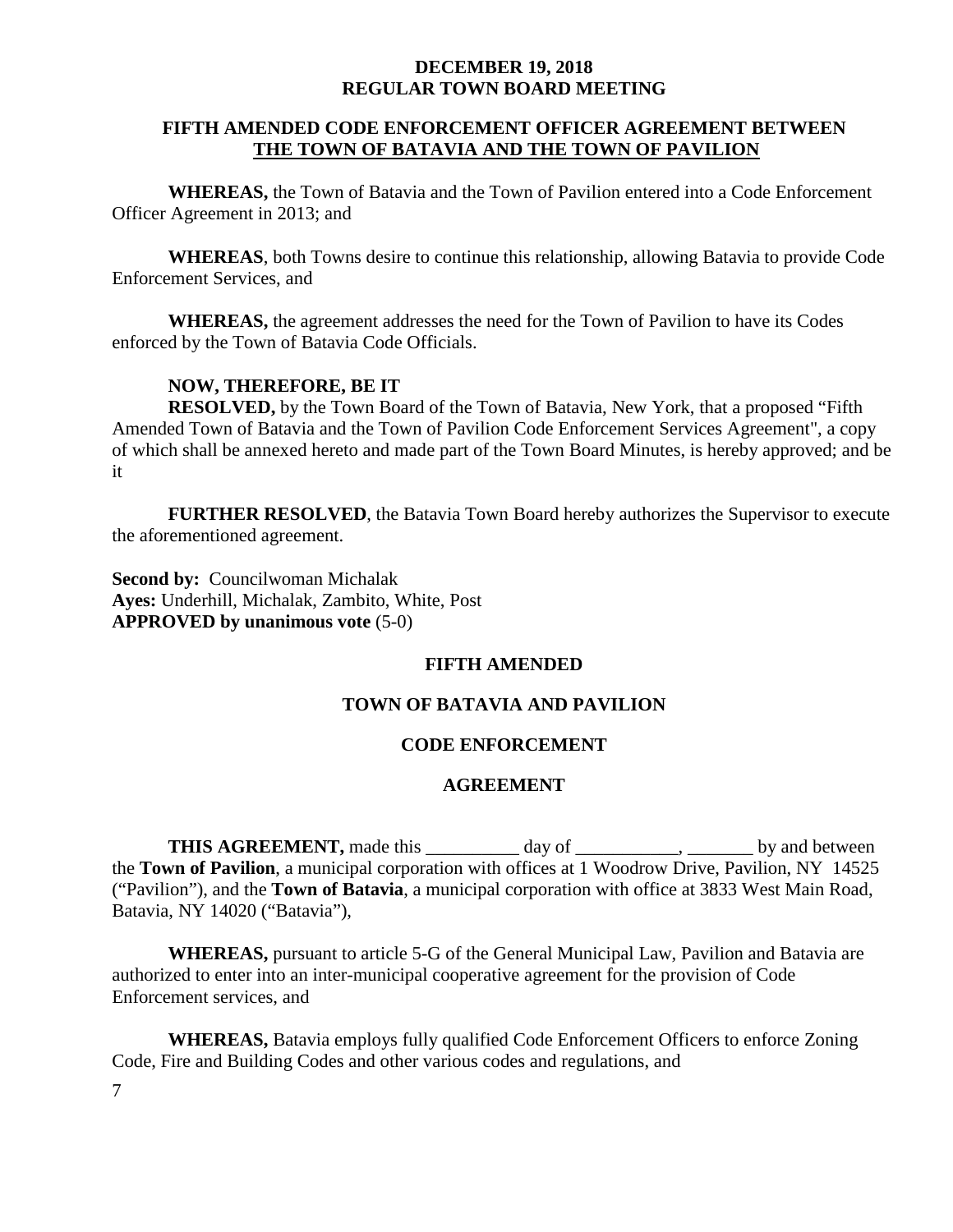**WHEREAS,** Pavilion has identified a need to have its Codes enforced by Batavia, and

**WHEREAS**, Batavia intends to continue to maintain the position of Code Enforcement Officer and to provide Code Enforcement Duties in both the Town of Batavia and the Town of Pavilion.

**NOW THEREFORE, BE IT RESOLVED**, pursuant to Article 5-G of the General Municipal Law, it is agreed as follows:

**First:** That Pavilion shall appoint the Code Enforcement Officers of the Town of Batavia as its Code Enforcement Officers.

Second: In consideration for compensation for the services set forth herein, Pavilion shall pay Batavia fifteen thousand, four hundred, fifty dollars\$15,450.00 per year of this agreement. The sum shall be paid during the 2019 budget year to provide services for the year of 2019.

**Third:** The services that will be provided will be to administer the adopted NYS Building Codes, Town of Pavilion Zoning Code and Town of Pavilion Land Separation Law.

**Fourth:** Services provided will be on call and available during business hours of Monday thru Friday work week from 9am- 3pm.

Fifth: The Code Officer shall for all purposes be deemed an employee of Batavia. The Code Officer shall not in any way be construed as an employee of Pavilion. Batavia shall pay the Code Officers salary and make employer's contributions for retirement, social security, health insurance, worker's compensation, unemployment and other similar benefit.

**Sixth:** This agreement does not include attorney services and Pavilion shall provide and pay for all attorney services and expenses in its jurisdiction.

**Seventh:** This agreement shall become effective on January 1<sup>st</sup> 2019 and expire on December 31<sup>st</sup> 2019 with an option for either municipality to terminate this agreement upon a ninety (90) day written notice to the other municipality.

**Eighth:** There are no other agreements or understandings, either oral or written, between the parties affecting this agreement. No changes, additions or deletions of any portions of this agreement shall be valid or binding upon the parties hereto unless the same is approved in writing by the parties.

**IN WITNESS WHEREOF,** the Towns have caused this Agreement to be signed by the Supervisors and the Town Seal attached on the date first set forth above.

# **TOWN OF PAVILION TOWN OF BATAVIA**

8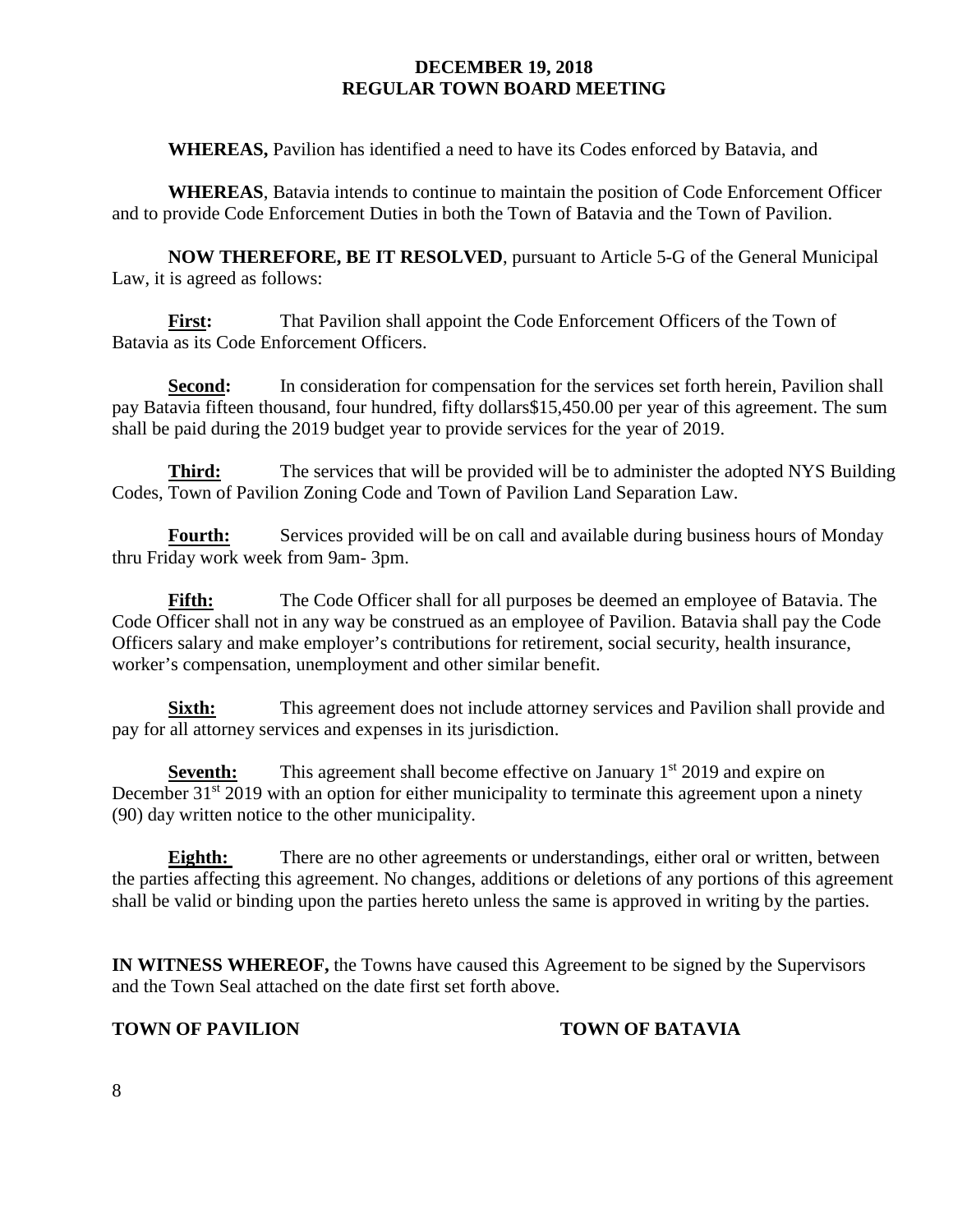\_\_\_\_\_\_\_\_\_\_\_\_\_\_\_\_\_\_\_\_\_\_\_\_\_\_\_\_\_ \_\_\_\_\_\_\_\_\_\_\_\_\_\_\_\_\_\_\_\_\_\_\_\_\_\_\_\_\_\_

**Dean Davis, Supervisor Gregory H. Post, Supervisor**

# **STATE OF NEW YORK) COUNTY OF GENESEE) SS.**

On the day of \_\_\_\_\_\_\_, 201 before me, the undersigned, a Notary Public in and for said State, personally appeared **Dean Davis**, personally known to me or proved to me on the basis of satisfactory evidence to be the individual whose name is subscribed to the within instrument and acknowledged to me that he executed the same in his capacity, and that by his signature on the instrument, the individual, or the person upon behalf of which the individual acted, executed the instrument.

Notary Public

\_\_\_\_\_\_\_\_\_\_\_\_\_\_\_\_\_\_\_\_\_\_\_\_\_\_\_\_\_\_\_\_\_\_\_\_

\_\_\_\_\_\_\_\_\_\_\_\_\_\_\_\_\_\_\_\_\_\_\_\_\_\_\_\_\_\_\_\_\_\_\_\_

## **STATE OF NEW YORK) COUNTY OF GENESEE) SS.**

On the day of \_\_\_\_\_\_\_, 20\_\_ before me, the undersigned, a Notary Public in and for said State, personally appeared **Gregory H. Post**, personally known to me or proved to me on the basis of satisfactory evidence to be the individual whose name is subscribed to the within instrument and acknowledged to me that he executed the same in his capacity, and that by his signature on the instrument, the individual, or the person upon behalf of which the individual acted, executed the instrument.

Notary Public

## **RESOLUTION NO. 235:**

Supervisor Post offered the following:

## **SECOND AMENDED CODE ENFORCEMENT OFFICER AGREEMENT BETWEEN THE TOWN OF BATAVIA AND THE TOWN OF ALEXANDER**

**WHEREAS,** the Town of Batavia and the Town of Alexander entered into a Code Enforcement Officer Agreement in December 2016; and

**WHEREAS,** the agreement addresses the need for the Town of Alexander to have its Codes enforced by the Town of Batavia Code Officials and both Towns desire to continue this relationship.

#### **NOW, THEREFORE, BE IT**

**RESOLVED,** by the Town Board of the Town of Batavia, New York, that a proposed "Town of Batavia and the Town of Alexander Second Amended Code Enforcement Services Agreement", a copy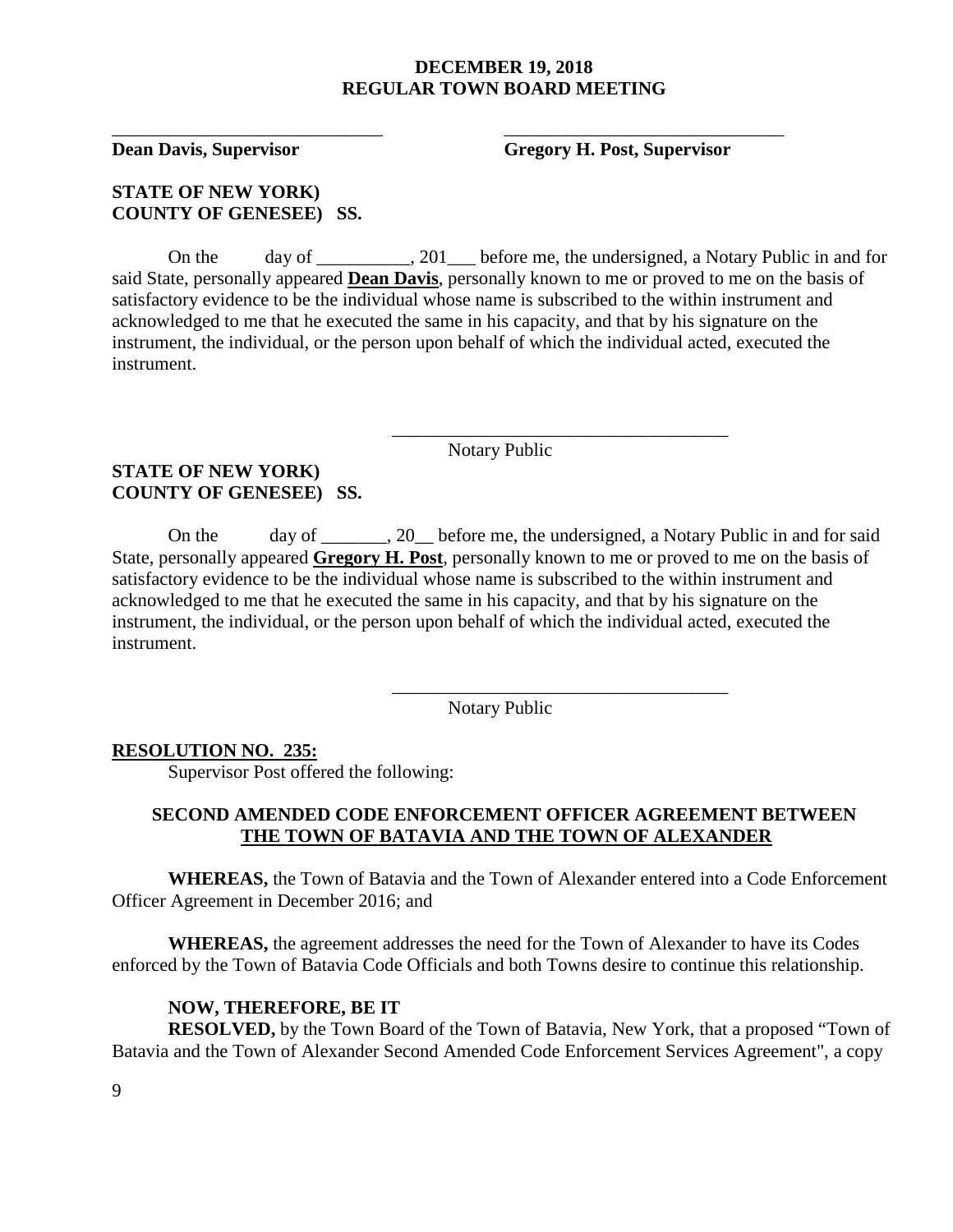of which shall be annexed hereto and made part of the Town Board Minutes, is hereby approved; and be it

**FURTHER RESOLVED**, the Batavia Town Board hereby authorizes the Supervisor to execute the aforementioned agreement.

**Second by: Deputy Supervisor Underhill Ayes:** Post, Underhill, Michalak, Zambito, Post **APPROVED by unanimous vote** (5-0)

# **SECOND AMENDED**

# **CODE ENFORCEMENT**

# **AGREEMENT**

**THIS AGREEMENT,** made this \_\_\_\_\_\_\_\_\_\_ day of \_\_\_\_\_\_\_\_\_\_, \_\_\_\_\_\_\_\_ by and between the **Town of Alexander**, a municipal corporation with offices at 3350 Church Street, Alexander, New York 14005 ("Alexander"), and the **Town of Batavia**, a municipal corporation with office at 3833 West Main Road, Batavia, NY 14020 ("Batavia"),

**WHEREAS,** pursuant to article 5-G of the General Municipal Law, Alexander and Batavia are authorized to enter into an inter-municipal cooperative agreement for the provision of Code Enforcement services, and

**WHEREAS,** Batavia employs fully qualified Code Enforcement Officers to enforce Zoning Code, Fire and Building Codes and other various codes and regulations, and

**WHEREAS,** Alexander has identified a need to have its Codes enforced by Batavia, and

**WHEREAS,** Batavia intends to continue to maintain the position of Code Enforcement Officer and to provide Code Enforcement Duties in both the Town of Batavia and the Town of Alexander.

**NOW THEREFORE, BE IT, RESOLVED**, pursuant to Article 5-G of the General Municipal Law, it is agreed as follows:

**First:** That Alexander shall appoint the Code Enforcement Officers of the Town of Batavia as its Code Enforcement Officers.

**Second:** In consideration for compensation for the services set forth herein, Alexander shall pay Batavia -\$10,815.00 per year of this agreement. The sum shall be paid during the 2019 budget year to provide services for the year of 2019.

10 **Third:** The services that will be provided will be to administer the adopted NYS Building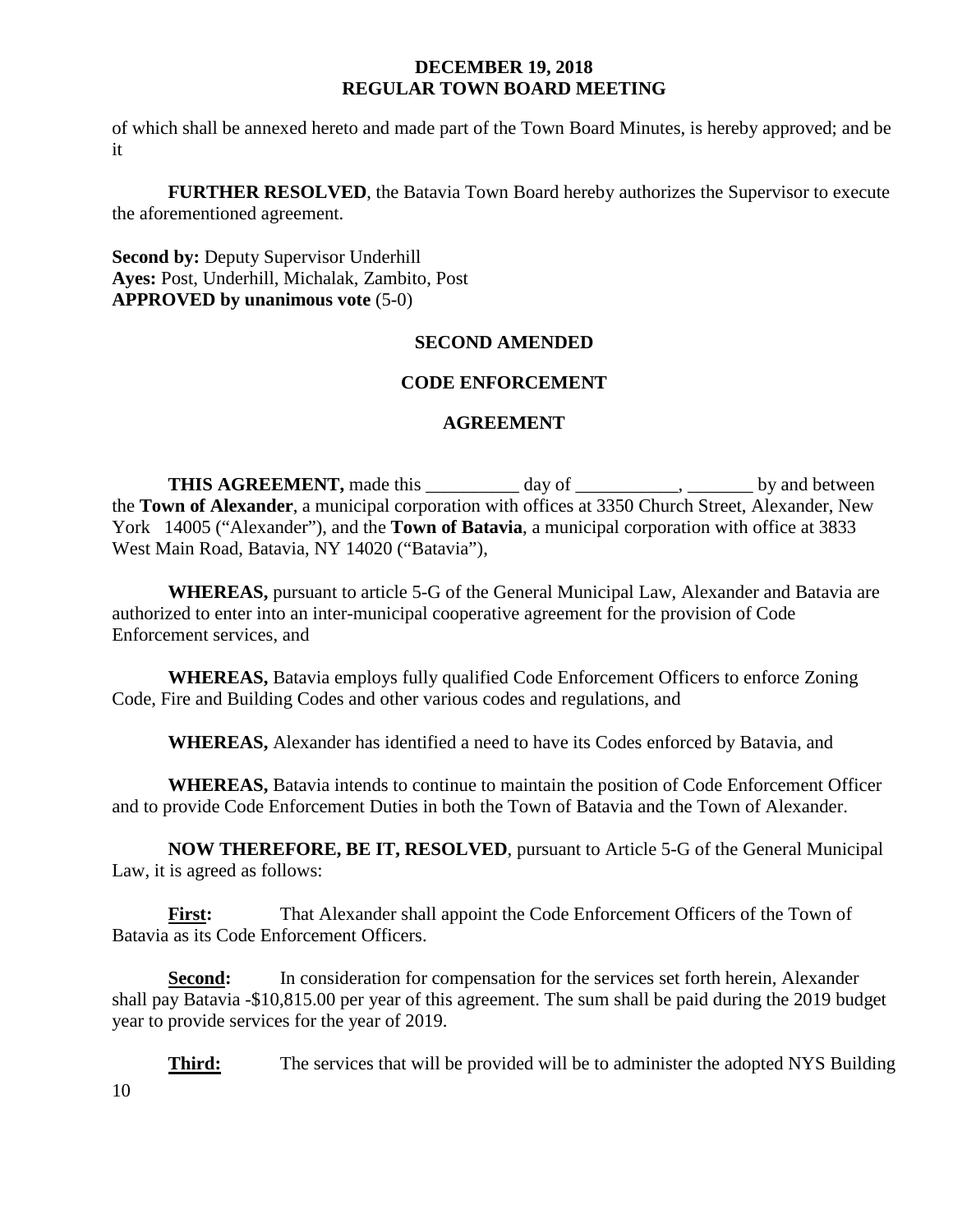Codes, Town of Alexander Zoning Code.

Fourth: Services provided will be on call and available during business hours of Monday thru Friday work week from 9am- 3pm.

**Fifth:** The Code Officer shall for all purposes be deemed an employee of Batavia. The Code Officer shall not in any way be construed as an employee of Alexander. Batavia shall pay the Code Officers salary and make employer's contributions for retirement, social security, health insurance, worker's compensation, unemployment and other similar benefit.

**Sixth:** This agreement does not include attorney services and Alexander shall provide and pay for all attorney services and expenses in its jurisdiction.

**Seventh:** This agreement shall become effective on January 1<sup>st</sup> 2019 and expire on December 31<sup>st</sup> 2019 with an option for either municipality to terminate this agreement upon a ninety (90) day written notice to the other municipality.

**Eighth:** There are no other agreements or understandings, either oral or written, between the parties affecting this agreement. No changes, additions or deletions of any portions of this agreement shall be valid or binding upon the parties hereto unless the same is approved in writing by the parties.

**IN WITNESS WHEREOF**, the Towns have caused this Agreement to be signed by the Supervisors and the Town Seal attached on the date first set forth above.

## **TOWN OF ALEXANDER TOWN OF BATAVIA**

\_\_\_\_\_\_\_\_\_\_\_\_\_\_\_\_\_\_\_\_\_\_\_\_\_\_\_\_\_ \_\_\_\_\_\_\_\_\_\_\_\_\_\_\_\_\_\_\_\_\_\_\_\_\_\_\_\_\_\_

**Joseph Higley, Supervisor Gregory H. Post, Supervisor**

# **STATE OF NEW YORK) COUNTY OF GENESEE) SS.**

On the day of 201 before me, the undersigned, a Notary Public in and for said State, personally appeared **Joseph Higley**, personally known to me or proved to me on the basis of satisfactory evidence to be the individual whose name is subscribed to the within instrument and acknowledged to me that he executed the same in his capacity, and that by his signature on the instrument, the individual, or the person upon behalf of which the individual acted, executed the instrument.

Notary Public

\_\_\_\_\_\_\_\_\_\_\_\_\_\_\_\_\_\_\_\_\_\_\_\_\_\_\_\_\_\_\_\_\_\_\_\_

# **STATE OF NEW YORK)**

11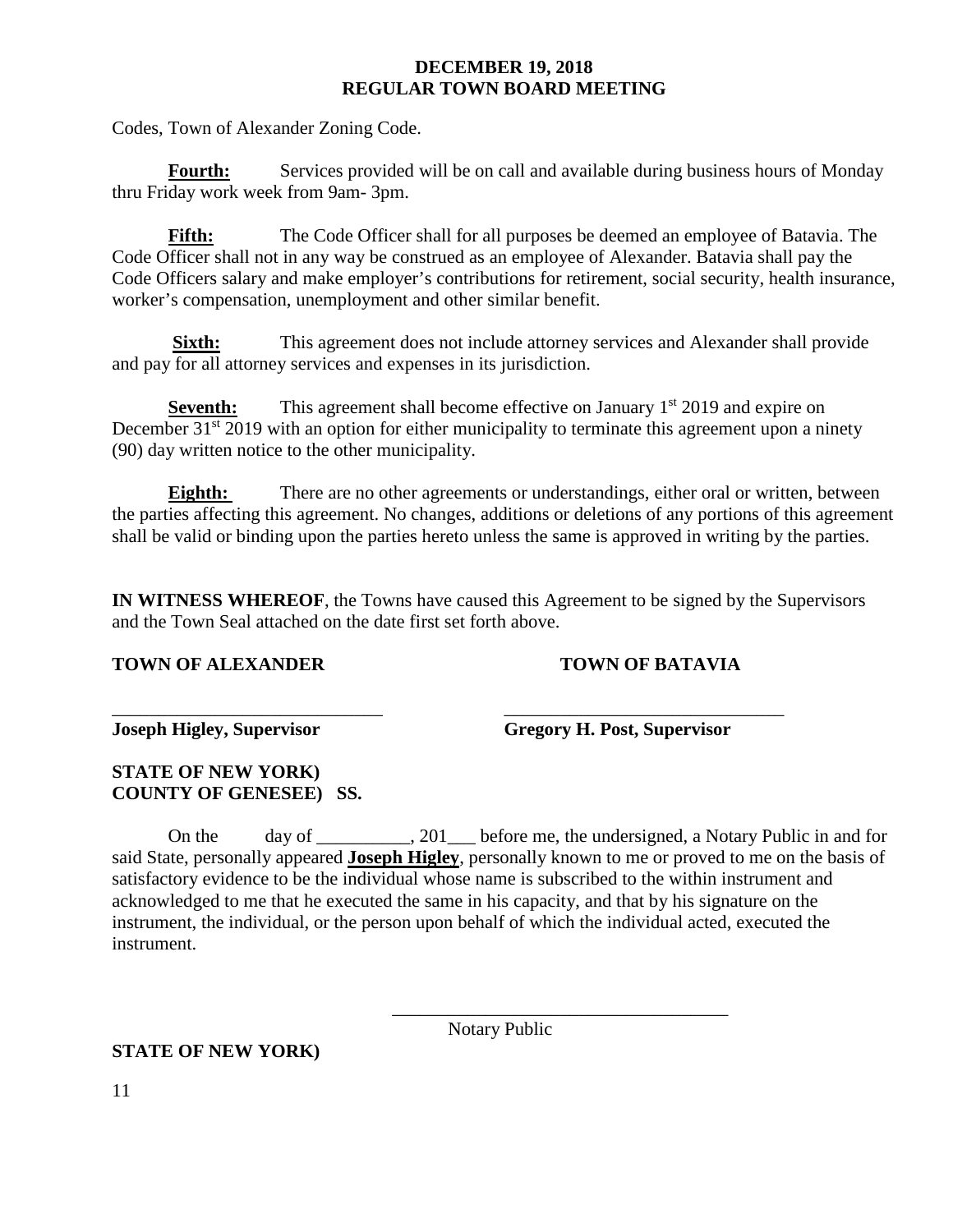#### **COUNTY OF GENESEE) SS.**

On the day of 20 before me, the undersigned, a Notary Public in and for said State, personally appeared **Gregory H. Post**, personally known to me or proved to me on the basis of satisfactory evidence to be the individual whose name is subscribed to the within instrument and acknowledged to me that he executed the same in his capacity, and that by his signature on the instrument, the individual, or the person upon behalf of which the individual acted, executed the instrument.

Notary Public

\_\_\_\_\_\_\_\_\_\_\_\_\_\_\_\_\_\_\_\_\_\_\_\_\_\_\_\_\_\_\_\_\_\_\_\_

#### **RESOLUTION NO. 236:**

Councilwoman Michalak offered the following:

# **RESOLUTION TO APPROVE A THIRD AMENDED FINANCIAL CLERICAL SERVICES AGREEMENT WITH THE TOWN OF STAFFORD**

**WHEREAS**, the Town of Batavia, (hereinafter "Batavia") and the Town of Stafford, (hereinafter "Stafford") entered into a contract entitled "Towns of Batavia and Stafford First Amended Financial Clerical Services Agreement", dated May 9, 2016 (original agreement 2014); and

**WHEREAS,** Stafford wishes to continue this service with Batavia; and

**WHEREAS**, the Town of Batavia has determined that it has the ability to continue to provide the services by using the Batavia Town Financial Clerk and Secretary to the Supervisor, without reducing the level of service provided to the Town of Batavia.

**NOW, THEREFORE, BE IT RESOLVED** by the Town Board of the Town of Batavia, New York, that the proposed "Town of Batavia and Town of Stafford Fourth Amended Financial Clerical Services Agreement", a copy of which is annexed hereto and made part of the Town Board Minutes, at a cost of \$20,000 per year to the Town of Stafford, is hereby approved and the Town Supervisor is authorized and directed to sign this Agreement on behalf of the Town of Batavia.

**Second by: Councilwoman White Ayes:** Michalak, White, Underhill, Zambito, Post **APPROVED by unanimous vote** (5-0)

# **FOURTH AMENDED TOWN OF BATAVIA AND TOWN OF STAFFORD FINANCIAL CLERICAL SERVICES AGREEMENT**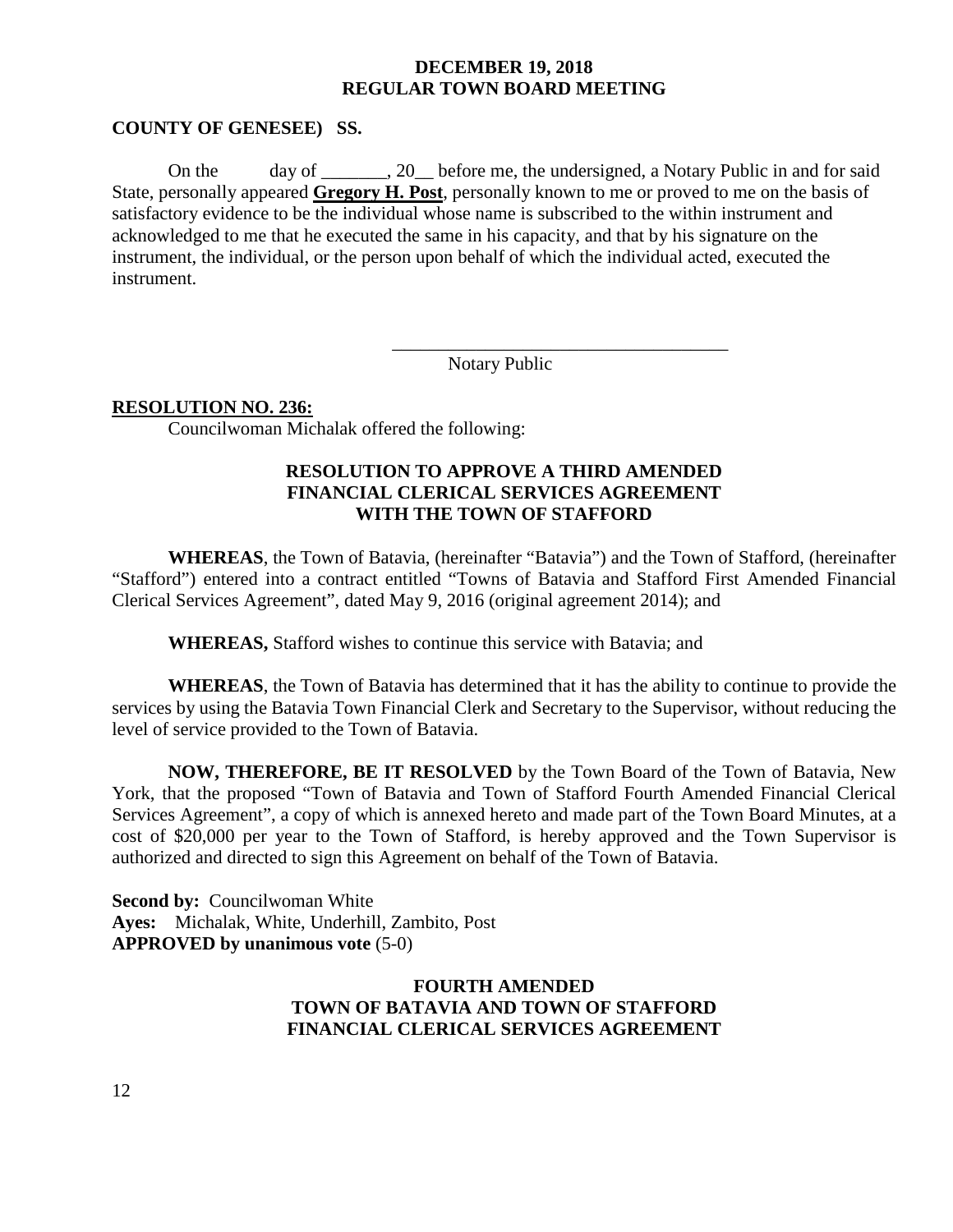**THIS AGREEMENT,** made the \_\_\_\_\_\_\_\_\_ day of \_\_\_\_\_\_\_\_\_\_\_\_\_, 20\_\_\_\_, by and between the **TOWN OF STAFFORD**, a municipal corporation organized and existing under the Laws of the State of New York, having its principal office located at 8903 Route 237, Stafford, New York 14143, (hereinafter referred to as "Stafford"), and the **TOWN OF BATAVIA**, a municipal corporation organized and existing under the Laws of the State of New York, having its principal office located at 3833 West Main Street Road, Batavia, New York 14020, (hereinafter referred to as "Batavia").

**WHEREAS**, pursuant to Article 5-G of the General Municipal Law, Stafford and Batavia are authorized to enter into an inter-municipal cooperative agreement for the provision of financial clerical services, and

**WHEREAS**, Batavia currently is employing a Financial Clerk fully qualified to provide the financial services as required by law, and

**WHEREAS**, Stafford has identified a need to have financial clerical work to be provided by Batavia, and

**WHEREAS**, Batavia intends to continue to maintain the position of Financial Clerk and to provide financial clerical duties in both the Towns of Batavia and Stafford.

**NOW, THEREFORE**, pursuant to Article 5-G of the General Municipal Law, it is agreed as follows:

1. Batavia agrees to provide financial clerical services to Stafford.

2. The services that will be provided will be to complete financial work as needed.

3. In consideration for compensation for the services set forth herein, Stafford shall pay Batavia twenty thousand dollars (\$20,000) per year of this agreement. The sum shall be paid during the 2019 budget year to provide services for the year of 2019.

4. The Financial Clerk shall for all purposes be deemed an employee of Batavia. The Financial Clerk shall not in any way be construed as an employee of Stafford. Batavia shall pay the Financial Clerk's salary and make employer's contributions for retirement, social security, health insurance, worker's compensation, unemployment and other similar benefits.

5. Each Town shall indemnify the other against any negligent act and shall name the other as an additional insured on any and all liability insurance policies. Each Town shall be responsible for the acts of the Financial Clerk when working in its Town and the other shall not be so responsible.

6. This Agreement shall become effective January 1, 2019 and shall expire on December  $31<sup>st</sup>$ , 2019, with an option for either municipality to terminate this agreement upon a ninety (90) day written notice to the other municipality.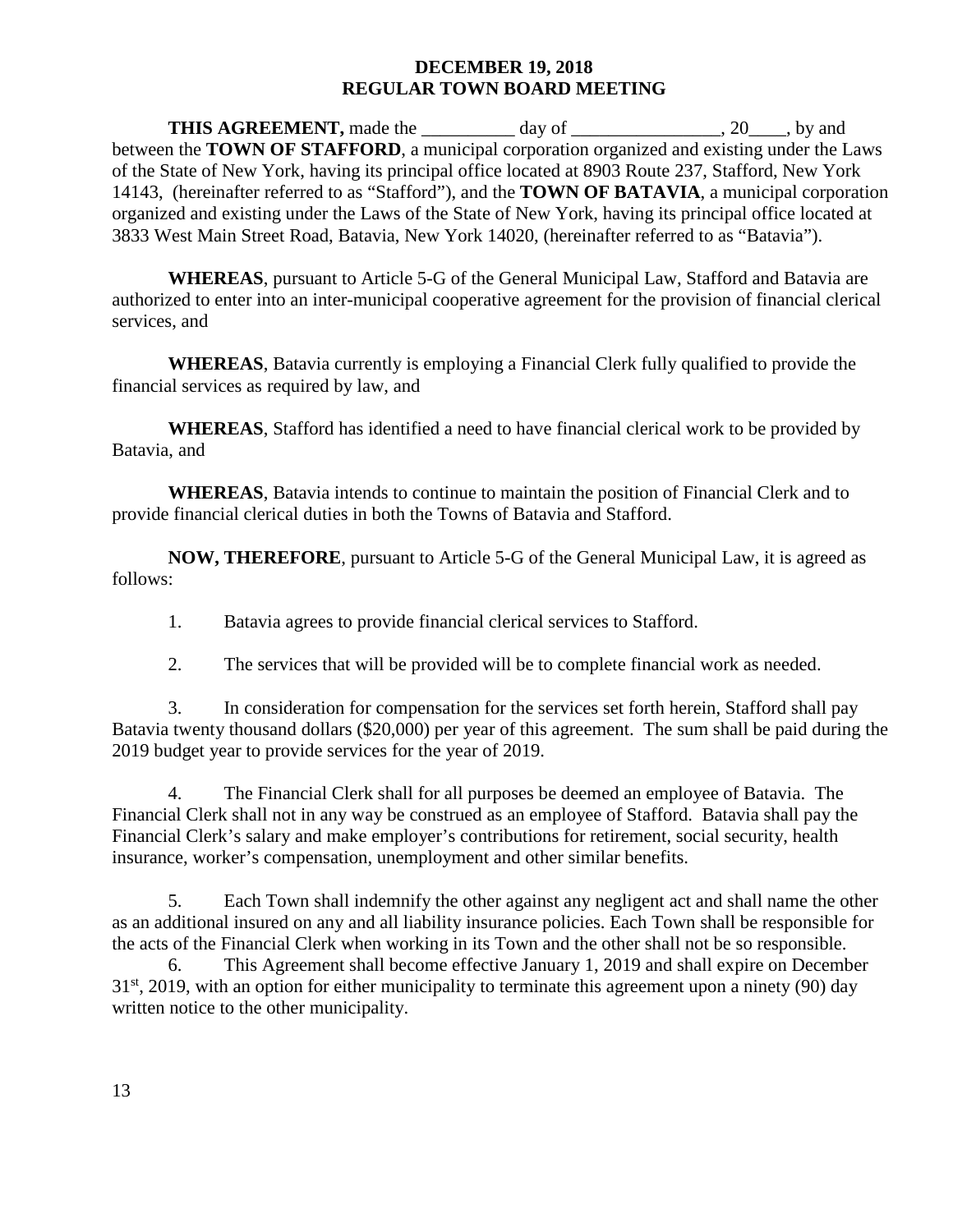7. There are no other agreements or understandings, either oral or written, between the parties affecting this Agreement. No changes, additions, or deletions of any portions of this Agreement shall be valid or binding upon the parties hereto unless the same is approved in writing by the parties.

8. IN WITNESS WHEREOF, the parties have hereunto set their hands and seals the day and year first above written.

TOWN OF STAFFORD TOWN OF BATAVIA

Robert S. Clement, Supervisor Gregory H. Post, Supervisor

\_\_\_\_\_\_\_\_\_\_\_\_\_\_\_\_\_\_\_\_\_\_\_\_\_\_\_\_\_\_\_\_

\_\_\_\_\_\_\_\_\_\_\_\_\_\_\_\_\_\_\_\_\_\_\_\_\_\_\_\_\_\_\_\_

State of New York} County of Genesee}ss.

On this day of  $\qquad \qquad .20$ , before me, the undersigned, personally appeared Robert S. Clement, personally known to me or proved to me on the basis of satisfactory evidence to be the individual whose name is subscribed to the within instrument and acknowledged to me that he/she executed the same in his/her capacity, and that by his/her signature on the instrument, the individual, or the person upon behalf of which the individual acted, executed the instrument.

Notary Public

State of New York} County of Genesee}ss.

On this  $\frac{1}{\sqrt{2}}$  day of  $\frac{1}{\sqrt{2}}$  and  $\frac{1}{\sqrt{2}}$ , before me, the undersigned, personally appeared Gregory H. Post, personally known to me or proved to me on the basis of satisfactory evidence to be the individual whose name is subscribed to the within instrument and acknowledged to me that he/she executed the same in his/her capacity, and that by his/her signature on the instrument, the individual, or the person upon behalf of which the individual acted, executed the instrument.

Notary Public

## **RESOLUTION NO. 237:**

Councilman Zambito offered the following:

## **DOCUMENTUM APPLICATION X-TENDER MAINTENANCE AGREEMENT**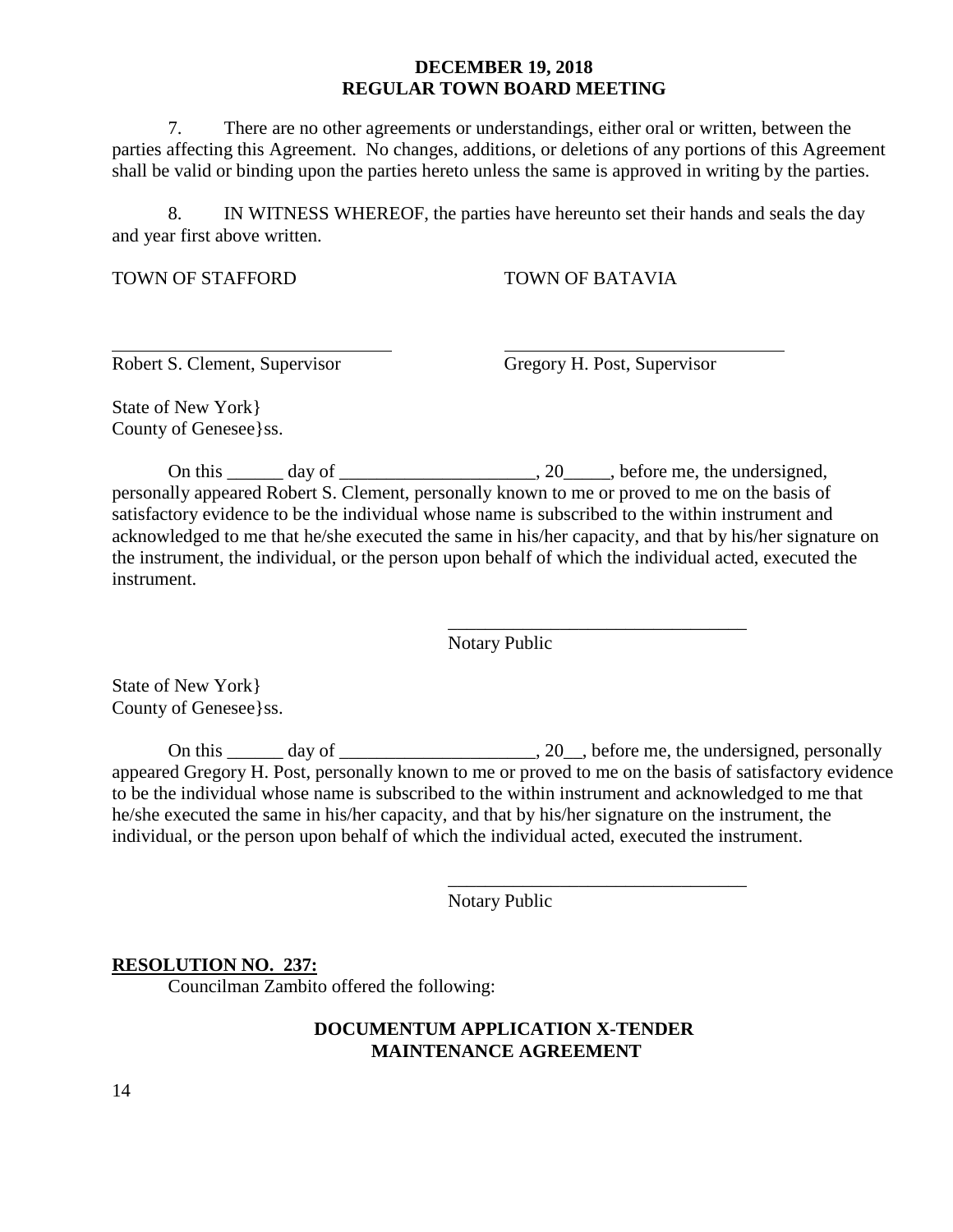# **BETWEEN BIEL'S AND THE TOWN OF BATAVIA**

**WHEREAS,** the Town purchased Documentum Software (Application X-tender & Quick Scan Pro) in January 2009 from Biel's for records management; and

**WHEREAS,** in January 2010 additional modules and applications were purchased from Biel's through the Local Government Records Management Grant funds received by the Town; and

**WHEREAS,** the annual maintenance cost for this software is three thousand, three hundred, eighty dollars (\$3,380.00) (agreement attached), the current agreement expires January 13, 2019.

# **NOW, THEREFORE, BE IT**

**RESOLVED,** the Batavia Town Board hereby authorizes the Supervisor to execute the annual Maintenance Agreement for the Documentum Software between the Town of Batavia and Biel's at a cost of three thousand, three hundred, eighty dollars (\$3,380.00) for one (1) year starting January 14, 2019, a copy of which is annexed hereto and made part of the Town Board Minutes.

**Second by: Councilwoman Michalak Ayes:** Zambito, Michalak, White, Underhill, Post **APPROVED by unanimous vote** (5-0)

## **RESOLUTION NO. 238:**

Councilwoman White offered the following:

# **AUTHORIZATION TO DEVELOP AND SUBMIT A GRANT APPLICATION TO THE NYS DEPARTMENT OF STATE LOCAL GOVERNMENT CITIZENS RE-ORGANIZATION EMPOWERMENT (CREG) GRANT PROGRAM IMPLEMENTATION FOR THE CONSOLIDATION OF THE TOWN OF BATAVIA WATER DISTRICTS**

**WHEREAS**, the Town of Batavia has examined the cost savings, operating and administrative efficiencies, and the ability to better plan and finance future capital repairs and improvements in the various existing water districts and water improvement areas in the Town; and

**WHEREAS**, it has been determined that the consolidation of the Town's existing water districts and improvement areas into a consolidated water district will result in immediate cost savings in the administration and management of the Town's water districts and will allow for the development of an asset management and capital improvement plan that will manage future capital needs in a cost-efficient manner; and

**WHEREAS,** in order to accomplish these goals, the Town of Batavia does intend to seek support in the amount not to exceed \$50,000 from the NYS Department of State's Citizens Re-Organization Empowerment Implementation Grant Program (Implementation) to consolidate the Town's existing water districts and water improvement areas into a single Town-wide Water District to be known as the "Town of Batavia Consolidated Water District " ; and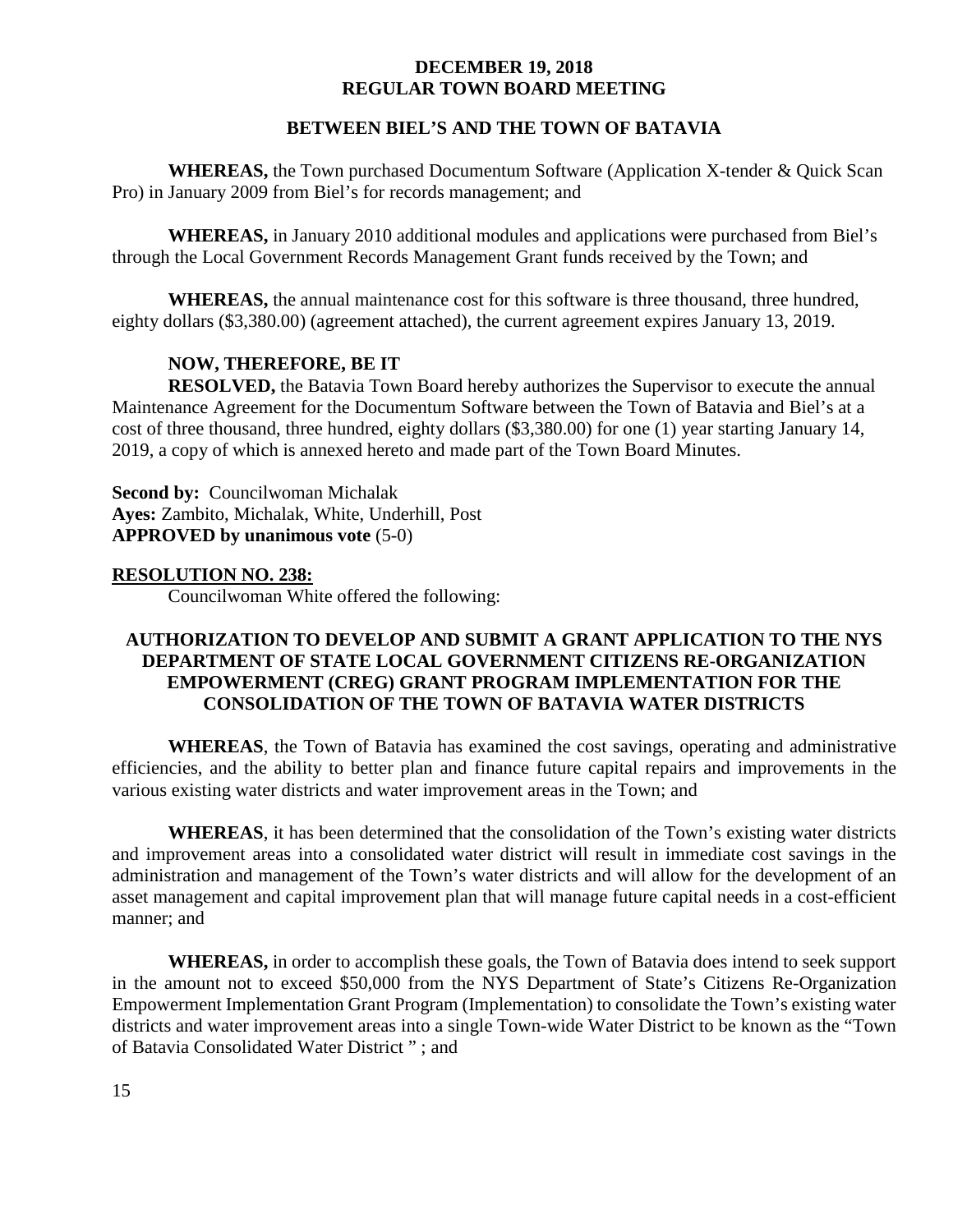**WHEREAS**, the Town of Batavia hereby recognizes that grant funding requirements stipulate that matching funds must equal at least 10% of the total project implementation cost, and to receive full funding, the findings from the re-organization plan must be presented to the public for comment and such re-organization plan must be adopted by the Town Board.

# **NOW, THEREFORE, BE IT**

**RESOLVED**, that the Town of Batavia Supervisor, Greg Post, is hereby designated as the Town's Applicant Contact Person and is authorized to apply on behalf of the Town of Batavia to the NYS DOS Citizens' Reorganization Empowerment Grant(CREG) Program; and be it further

**RESOLVED**, that the Supervisor is hereby authorized to execute all financial and/or administrative processes related to the implementation of the program.

**Second by**: Councilman Zambito **Ayes:** White, Zambito, Underhill, Michalak, Post **APPROVED by unanimous vote** (5-0)

## **RESOLUTION NO. 239:**

Deputy Supervisor Underhill offered the following:

# **PROPOSAL OF SERVICES– BETWEEN THE TOWN OF BATAVIA AND MUNICIPAL SOLUTIONS, INCORPORATED NYS LOCAL GOVERNMENT CITIZENS REORGANIZATION EMPOWERMENT GRANT (CREG) CONSOLIDATION OF THE WATER DISTRICTS**

**WHEREAS**, the Town is working on the Consolidation of all the Town Water Districts; and

**WHEREAS,** Municipal Solutions Incorporated has prepared a proposal (attached) as requested by the Town Engineer to prepare a New York State Local Government Citizens Reorganization Empowerment Grant (CREG) Application for the Water District Consolidation Grant and will provide the following:

- I. CREG Application
- II. General Financial Services
- III. Conflicts of Interest and Other Required Disclosures
- IV. Miscellaneous

for a total not to exceed fee of \$7,000.

**NOW, THEREFORE, BE IT RESOLVED,** the Batavia Town Board hereby authorizes the Supervisor to retain Municipal Solutions, Incorporated at a cost not to exceed seven thousand dollars (\$7,000.00); and be it further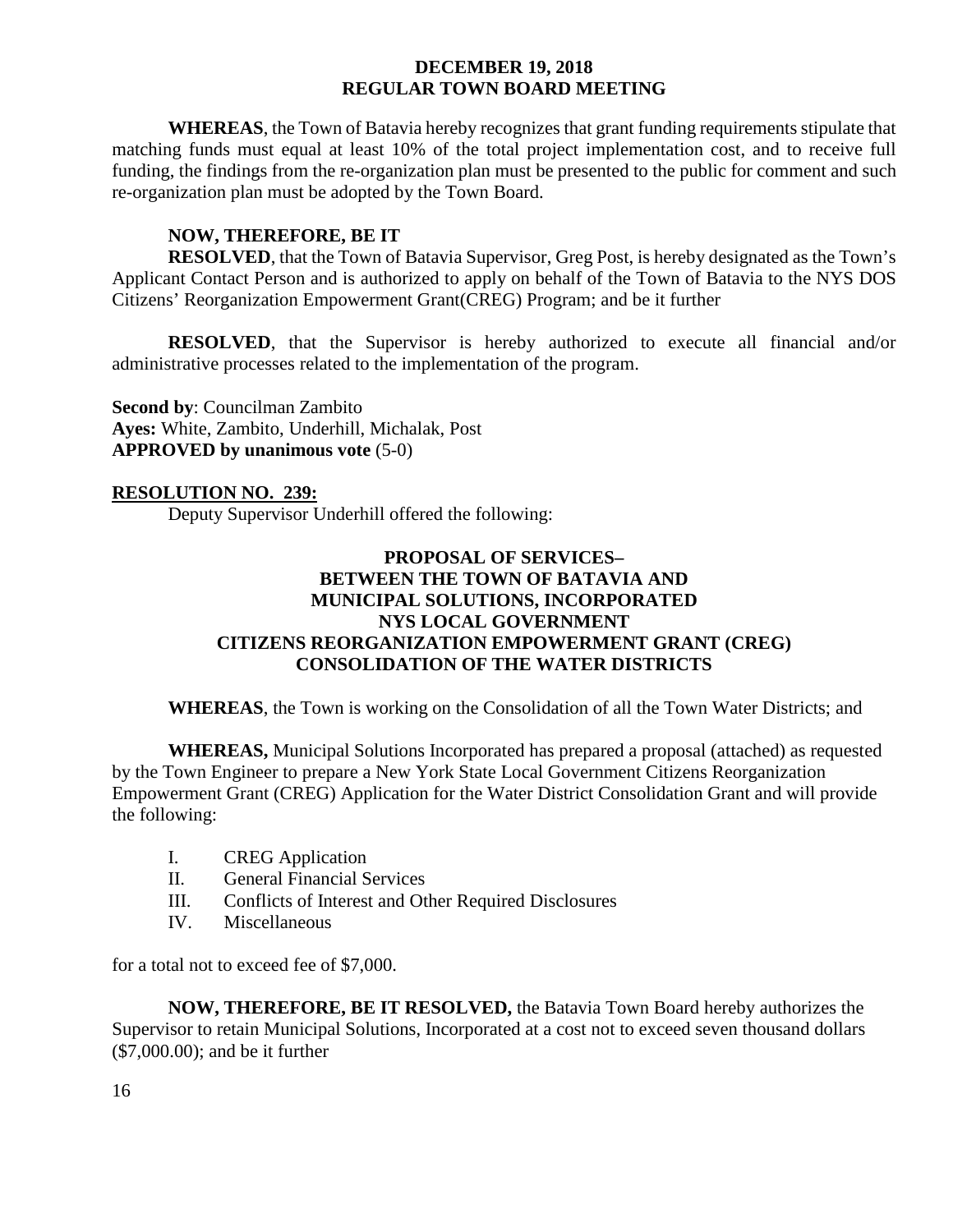**RESOLVED,** the Supervisor is hereby authorized to execute the proposal between the Town of Batavia and Municipal Solutions, Incorporated, a copy of which is hereby annexed hereto and made a part of the minutes.

**Second by:** Councilwoman Michalak **Ayes:** Underhill, Michalak, Zambito, White, Post **APPROVED by unanimous vote** (5-0)

### **RESOLUTION NO. 240:**

Supervisor Post offered the following:

# **PROPOSAL OF SERVICES– BETWEEN THE TOWN OF BATAVIA AND HODGSON RUSS LLP FOR THE**

### **CONSOLIDATION OF THE WATER DISTRICTS**

**WHEREAS**, the Town is working on the Consolidation of all the Town Water Districts; and

**WHEREAS,** Hodgson Russ has prepared a proposal (attached) as requested by the Town for Bond Counsel Services for the Town of Batavia's Water District Consolidation in the amount of not to exceed thirty thousand dollars (\$30,000).

**NOW, THEREFORE, BE IT RESOLVED** by the Town Board of the Town of Batavia, New York, that Hodgson Russ LLP Bond Counsel Services proposal for the Town of Batavia's Water District Consolidation, a copy of which shall be annexed to the Town Board Minutes, is hereby accepted and approved at a cost not to exceed thirty thousand dollars (\$30,000); and be it further

**RESOLVED,** Town Supervisor is hereby authorized and directed to accept and execute this proposal on behalf of the Town of Batavia.

**Second by: Deputy Supervisor Underhill Ayes:** Post, Underhill, White, Michalak, Zambito **APPROVED by unanimous vote** (5-0)

#### **RESOLUTION NO. 241:**

Councilwoman Michalak offered the following:

## **APPROVING SPONSORSHIP OF SHARED SERVICES NEW YORK STATE ARCHIVES LGRMIF GRANT APPLICATION**

**WHEREAS**, the Town wishes to submit an grant application to the New York Archives Local Government Records Management Improvement Fund (LGRMIF) for monies to continue its efforts to increase efficiencies in local government and delivery of services; and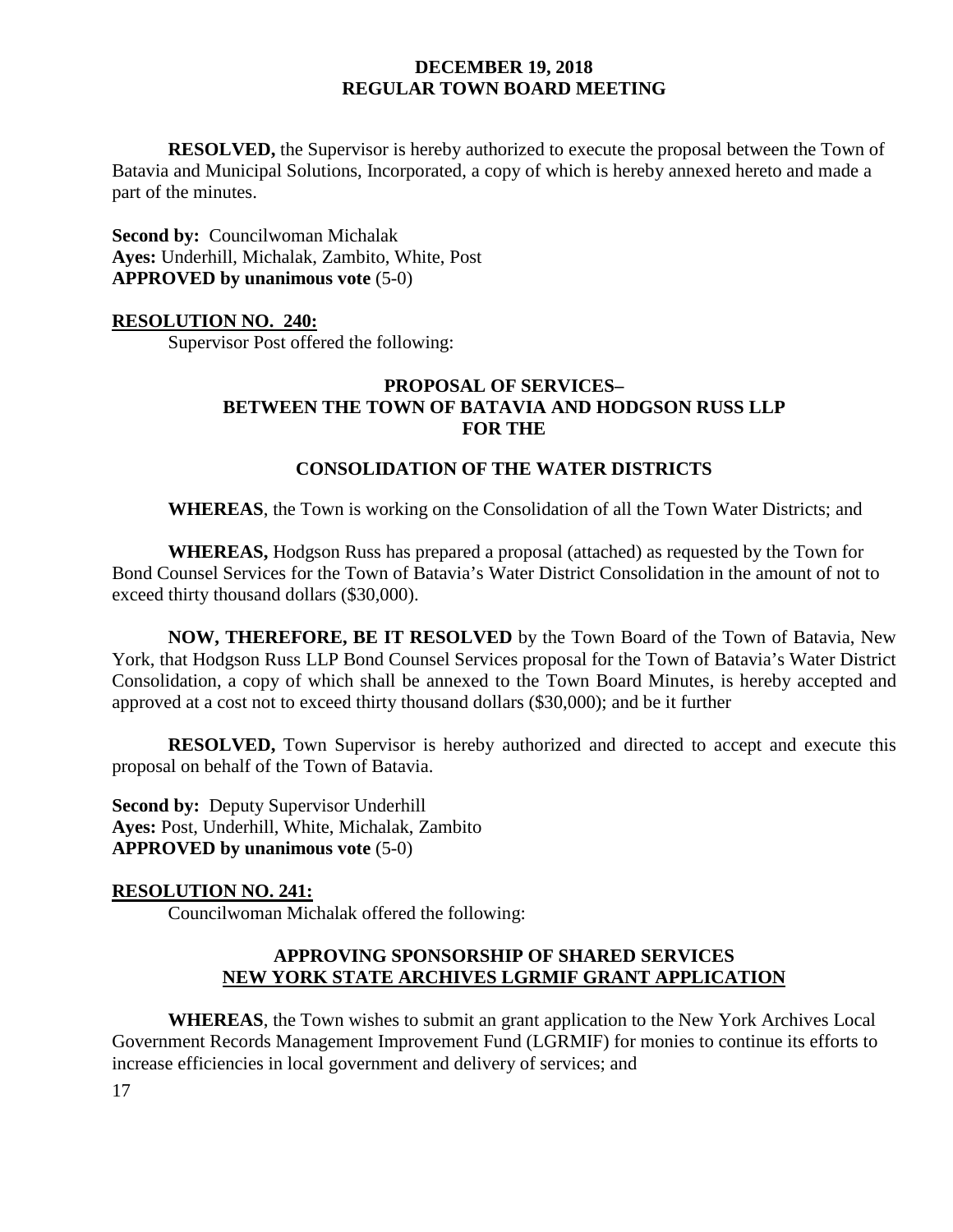**WHEREAS,** other communities in the surrounding areas have expressed interest in partnering with the Town of Batavia for a shared services LGRMIF grant application for funding under the Document Conversion and Access category; and

**WHEREAS,** the Town has the necessary resources to assist partnering communities by sponsoring the shared services LGRMIF application and to act as lead applicant and fiscal agent for the project, if grant funding is awarded; and

**WHEREAS,** pursuant to LGRMIF guidelines, it is necessary that the lead agency have an appointed Records Management Officer (RMO) and has adopted the MU-1 Records Retention and Disposition Schedule.

**NOW, THEREFORE, BE IT RESOLVED,** the Batavia Town Board hereby fully supports the Shared Services NYS Archives LGRMIF Grant Application for funding under the Document Conversion and Access category; and be it further

**RESOLVED,** the Supervisor is hereby authorized and directed to execute all LGRMIF documents required; and be it further

**RESOLVED,** the appointed RMO is Teressa M. Morasco, who was appointed on January 3, 2018; and be it further

**RESOLVED,** the Town adopted the MU-1 Records and Retention and Disposition Schedule on February 22, 1989 and adopted an amended Records Management Procedure Manual September 18, 2013.

**Second by:** Councilman Zambito **Ayes:** Michalak, Zambito, White, Underhill, Post **APPROVED by unanimous vote** (5-0)

## **RESOLUTION NO. 242:**

Councilman Zambito offered the following:

# **PROPOSAL OF SERVICES AGREEMENT – BETWEEN THE TOWN OF BATAVIA AND LABELLA SHARED SERVICES LGRMIF GRANT APPLICATION**

**WHEREAS**, the Town wishes to retain LaBella Associations to prepare a Shared Services Grant Application for funding for the Town of Batavia, Town of Alexander and Town of Byron under the Records Management Program administered by State Archives, "Local Government Records Management Improvement Fund (LGRMIF); and

**WHEREAS,** LaBella Associates provided a proposal of services at a cost of \$3,500.00 to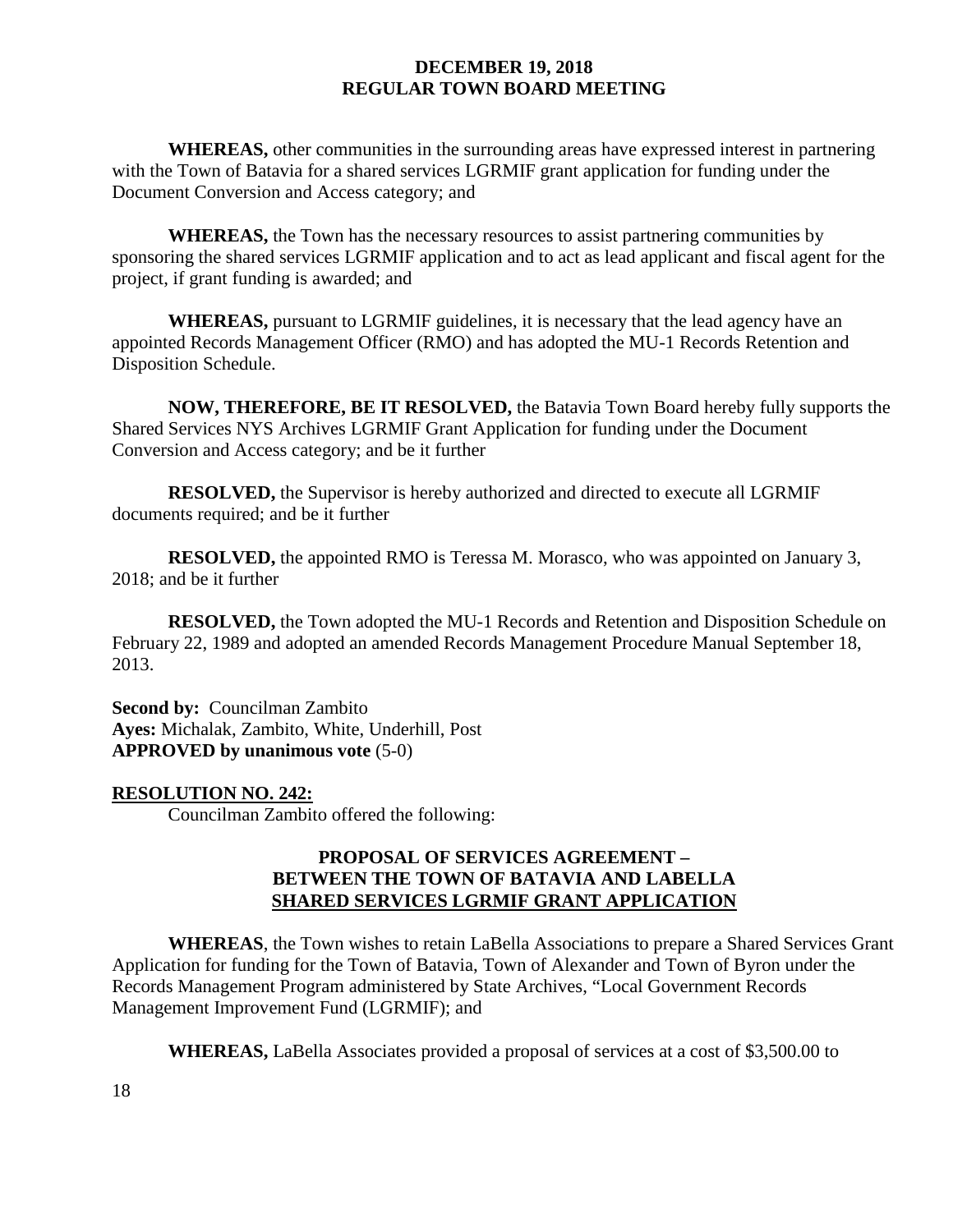prepare a Shared Services LGRMIF grant application for funding under the Document Conversion and Access category (proposal attached).

**NOW, THEREFORE, BE IT RESOLVED,** the Batavia Town Board hereby authorizes the Supervisor to retain Labella Associates for the preparation of a Shared Services LGRMIF Application at a cost not to exceed three thousand, five hundred dollars (\$3,500.00) and hereby authorizes the Supervisor execute the proposal of services and all necessary documents relating to the grant application; and be it further

**RESOLVED,** the Town of Alexander and the Town of Byron will reimburse the Town of Batavia \$525.00 each, for LaBella Associates Services.

**Second by: Councilwoman Michalak Ayes:** Zambito, Michalak, White, Underhill, Post **APPROVED by unanimous vote** (5-0)

## **RESOLUTION NO. 243:**

Councilwoman White offered the following:

# **RESOLUTION AUTHORIZING INCREASE IN TAX REMINDER LETTER FEE**

**WHEREAS,** the tax reminder letter fee has been one dollar (\$1.00) for well over thirty years; and

**WHEREAS,** it's necessary to increase the fee to two dollars (\$2.00).

# **NOW, THEREFORE, BE IT**

**RESOLVED,** the Batavia Town Board hereby authorizes the tax reminder letter fee be set at two dollars (\$2.00), effective as of the 2019 Tax Collection Warrant.

**Second by**: Deputy Supervisor Underhill **Ayes:** White, Underhill, Michalak, Zambito, Post **APPROVED by unanimous vote** (5-0)

## **RESOLUTION NO. 244 :**

Deputy Supervisor Underhill offered the following:

# **GENESEE COUNTY VISITORS GUIDE ADVERTISEMENT**

**RESOLVED,** the Batavia Town Board hereby authorizes a full-page advertisement in the 2019 Genesee County Visitors Guide at a cost not to exceed \$1,800.00; and be it further

**RESOLVED,** Chad Zambito, Councilman will serve as the Community Page Coordinator.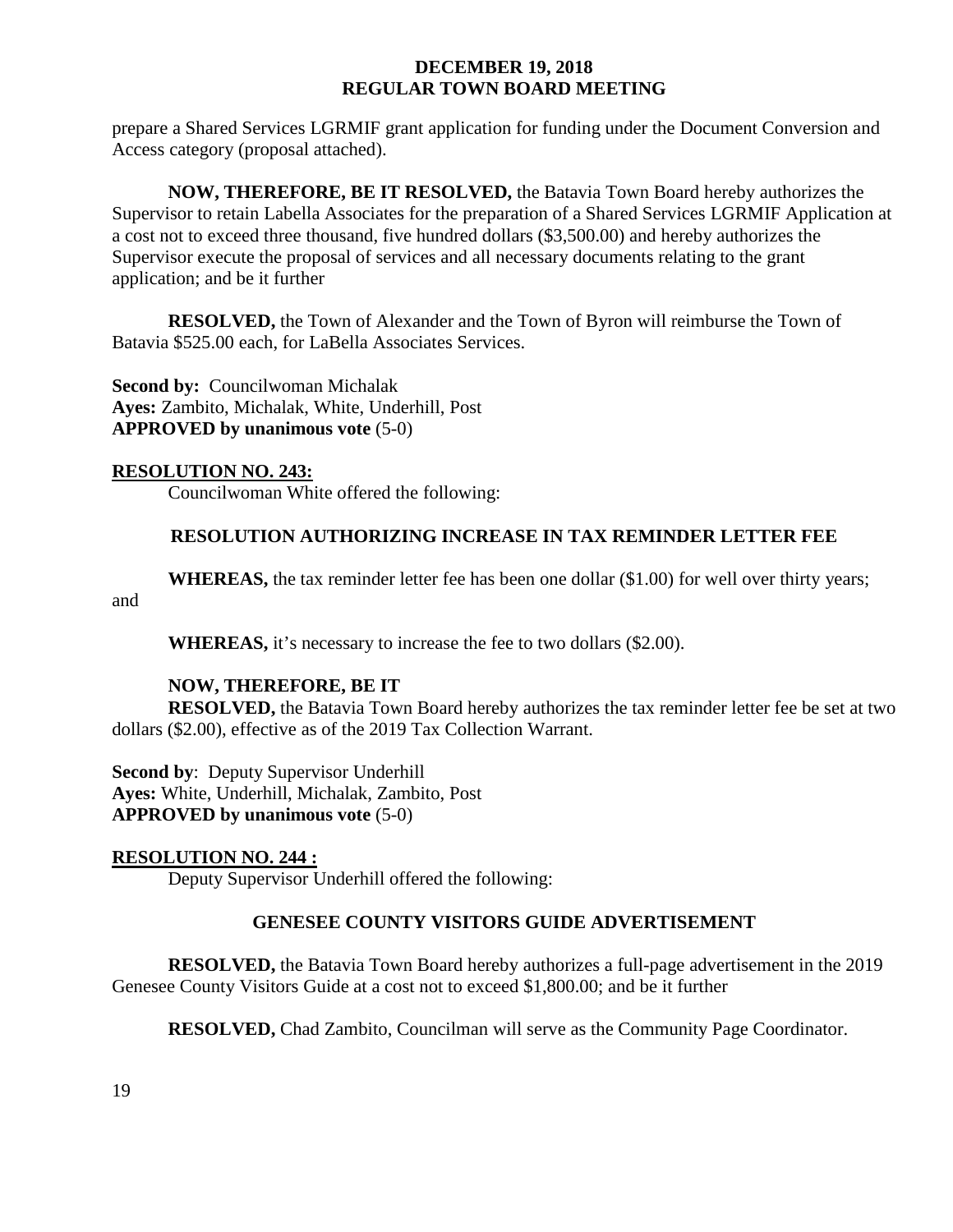**Second by: Councilwoman White Ayes:** Underhill, White, Michalak, Post **Abstain:** Councilman Zambito **APPROVED by unanimous vote** (4-0)

### **RESOLUTION NO. 245:**

Supervisor Post offered the following:

# **RESOLUTION OF THE TOWN OF BATAVIA TOWN BOARD REAFFIRMING SUPPORT OF THE SECOND AMENDMENT "RIGHT OF THE PEOPLE TO KEEP AND BEAR ARMS"**

**WHEREAS,** the Batavia Town Board has gone on record unanimously opposing New York States infringement on an individual's Second Amendment, "Right of the People to Keep and Bear Arms"; and

**WHEREAS,** with Resolution 73 of 2013 unanimously opposing the controversial "SAFE Act"; and

**WHEREAS,** the Batavia Town Board will continue to oppose any infringement on the Second Amendment as, but not limited to, long-gun/hunting/sporting gun registry or Firearm Owner Identification Card (FOID card) and/or requiring gun owners to purchase insurance for each gun legally owned.

## **NOW, THEREFORE, BE IT**

**RESOLVED,** that the Batavia Town Board goes on record reaffirming our support of the Second Amendment, which states "A well-regulated militia, being necessary to the security of a free state, the fight of the people to keep and Bear Arms, shall not be infringed", and be it

**FURTHER RESOLVED,** that the Town Clerk is hereby directed to forward certified copies of this resolution to the Governor of the State of New York Andrew Cuomo, Senate Majority Leader John Flanagan, Senator Michael Ranzenhofer**,** Assembly Minority Leader Brian M. Kolb, Assemblyman Stephen Hawley and the Genesee County Legislature Chair Robert Bausch.

**Second by:** Councilman Zambito **Ayes:** Post, Zambito, White, Underhill, Michalak **APPROVED by unanimous vote** (5-0)

## **RESOLUTION NO. 246:**

Councilwoman Michalak offered the following:

## **RABIES CLINIC- HIGHWAY FACILITY**

**WHEREAS,** the Genesee County Health Department would like to hold a rabies clinic at the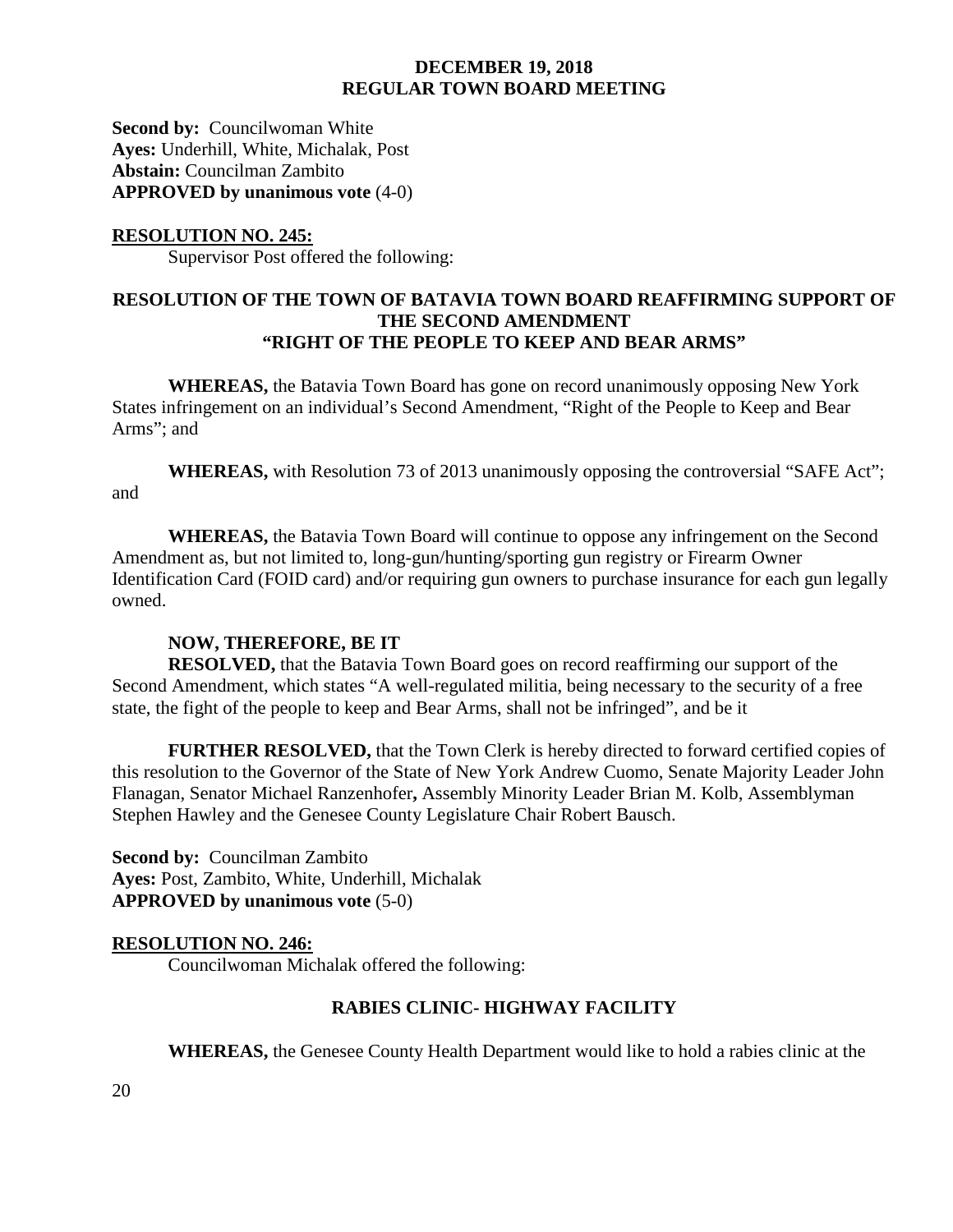Town of Batavia Highway Facility on Thursday, February 7, 2019 from 4:00 P.M. to 7:00 P.M.; and

**WHEREAS,** the Highway Superintendent has no objections to this.

# **NOW, THEREFORE, BE IT**

**RESOLVED,** the Batavia Town Board hereby authorizes the Genesee County Health Department to hold a rabies clinic at the Town of Batavia Highway Facility on Thursday, February 7, 2019 from 4:00 P.M. to 7:00 P.M.; and be it

**FURTHER RESOLVED,** that Genesee County Health Department must provide the Town of Batavia a Certificate of Liability Insurance naming the Town as additional insured.

**Second by: Councilwoman White Ayes:** Michalak, White, Underhill, Zambito, Post **APPROVED by unanimous vote** (5-0)

# **RESOLUTION NO. 247:**

Councilman Zambito offered the following:

# **RESOLUTION GRANTING AN EASEMENT NIAGARA MOHAWK POWER CORPORATION**

**WHEREAS,** Niagara Mohawk Power Corporation has expressed interest in placing electrical transmission facilities, consisting of two (2) poles and associated overhead wires, along property owned by the Town known as Tax Parcel ID No. 8.-1-17.2, and more particularly described in a deed recorded in the Genesee County Clerk's Office at Liber 570 of Deeds at Page 205; and

**WHEREAS**, the new electrical transmission facilities will facilitate redevelopment of adjoining parcels which will be in the interests of the Town of Batavia and its residents.

**NOW, THEREFORE, BE IT RESOLVED** by the Town Board of the Town of Batavia, New York, that the Utility Easement along property owned by the Town known as Tax Parcel ID No. 8.-1- 17.2 is hereby granted to Niagara Mohawk Power Corporation for consideration of \$1.00 to the Town of Batavia, a copy of which is hereby made a part of this Resolution by reference and shall be made part of the Town Board Minutes; and be it further

**RESOLVED**, that the Supervisor is hereby authorized to sign the easement and any related documents required to formalize same on behalf of the Town of Batavia.

**Second by: Councilwoman Michalak Ayes:** Zambito, Michalak, White, Underhill, Post **APPROVED by unanimous vote** (5-0)

# **RESOLUTION NO. 248:**

Councilwoman White offered the following: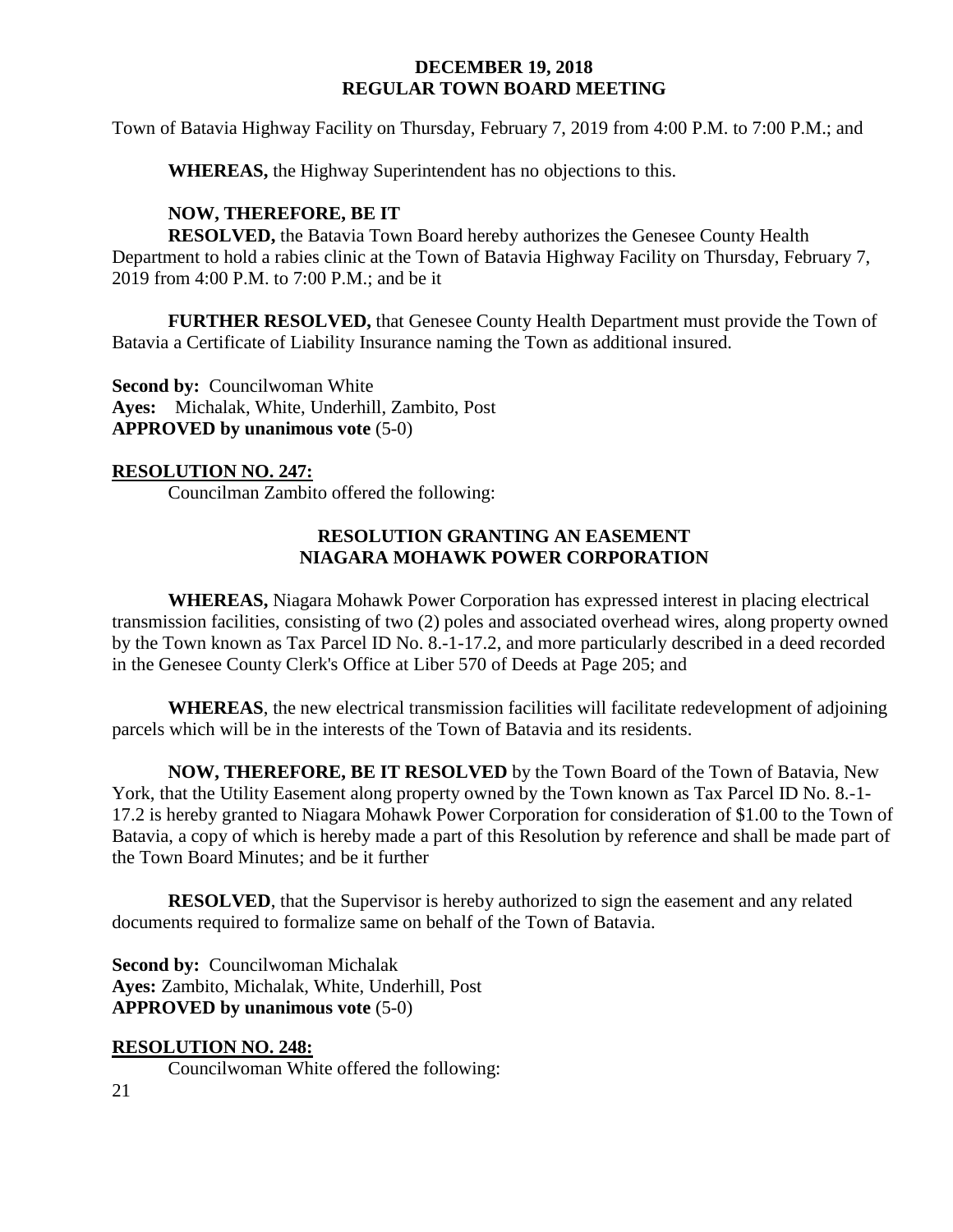## **AUTHORIZING APPOINTMENT OF TOWN PROSECUTOR**

**WHEREAS,** Theron Howard, Prosecutor for the Town term expires on December 31, 2018 and is not seeking re-appointment; and

**WHEREAS,** several qualified attorneys expressed an interest in being the Prosecutor for the Town and were interviewed by the Town Board; and

**WHEREAS,** after much consideration, the Town Board wishes to appoint Jake Whiting as the Prosecutor for the Town of Batavia.

# **NOW, THEREFORE, BE IT**

**RESOLVED,** the Batavia Town Board hereby appoints Jake Whiting as Prosecutor for the Town of Batavia at the cost of \$600.00 per week for a one (1) year term beginning January 1, 2019 and ending December 31, 2019. This will be an all-inclusive fee with no additional charges or deletions of any nature.

**Second by**: Councilman Zambito **Ayes:** White, Zambito, Michalak **Nays:** Underhill, Post **APPROVED by a vote** (3-ayes, 2-nays)

#### **RESOLUTION NO.249:**

Deputy Supervisor Underhill offered the following:

# **PURCHASE SNOW BLOWER FOR HIGHWAY DEPARTMENT**

**WHEREAS,** the current snow blower attachment used to clear snow from the sidewalks along the roadways in the Town is in poor condition and needs to be replaced; and

**WHEREAS,** the Highway Superintendent would like to purchase a new Bobcat 6 ft Wide Snow Blower Model SB200 off NY State Bid Contract PC67141 from Alexander Equipment at a cost of \$4,491.60.

## **NOW, THEREFORE, BE IT**

**RESOLVED,** the Batavia Town Board hereby authorizes the purchase of a new Bobcat 6 ft Wide Snow Blower Model SC200 off NYS Bid Contract PC67141 from Alexander Equipment at a cost of \$4,491.60, and be it

**FURTHER RESOLVED,** the expenditure will be expended from line item DA 5130.200.

**Second by: Councilwoman White** 

22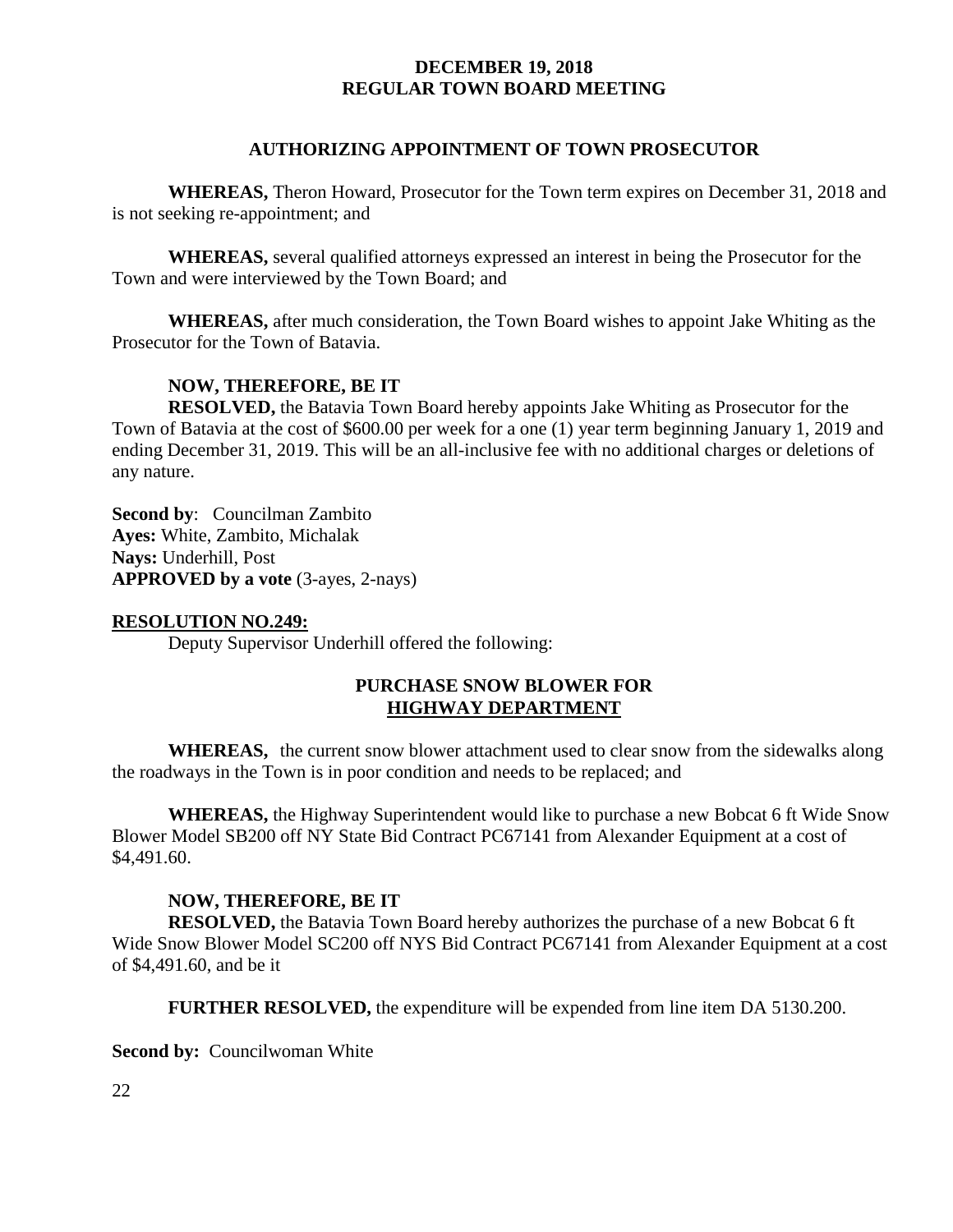**Ayes:** Underhill, White, Michalak, Zambito, Post **APPROVED by unanimous vote** (5-0)

## **RESOLUTION NO. 250:**

Supervisor Post offered the following:

# **PURCHASE POWER LANDSCAPE RAKE FOR HIGHWAY DEPARTMENT**

**WHEREAS,** the Highway Department has been borrowing a power landscape rake attachment to complete yard and roadside restorations on Highway and Water- Sewer Department projects for several years; and

**WHEREAS,** Highway Superintendent would like to purchase a new Bobcat 6ft Wide Power Landscape Rake, Model 6B off NY State Bid Contract PC67141 from Alexander Equipment at a cost of \$5,998.68 (quote attached).

# **NOW, THEREFORE, BE IT**

**RESOLVED,** the Batavia Town Board hereby authorizes the purchase of a new Bobcat 6 ft Wide Power Landscape Rake, Model 6B at a cost of \$5.998.68, and be it

**FURTHER RESOLVED,** \$2,999.34 will expended from to budget line item DA 5130.200 and \$2,999.34 will be appropriated from line items SW8340.200 (60%), SS1-8120.200 (20%) and SS2- 8120.200 (20%).

**Second by:** Councilman Zambito **Ayes:** Post, Zambito, White, Underhill, Michalak **APPROVED by unanimous vote** (5-0)

## **RESOLUTION NO. 251:**

Councilwoman Michalak offered the following:

# **RESOLUTION AUTHORIZING APPLICATION AND SERVICE AGREEEMENT FOR STREET LIGHTING NIAGARA MOHAWK POWER CORPORATION D/B/A NATIONAL GRID**

**WHEREAS,** Niagara Mohawk Power Corporation d/b/a National Grid recently completed an audit inventory of the Town of Batavia street lighting facilities and submitted a report to the Town; and

**WHEREAS,** the Town Highway Superintendent has reviewed the inventory report and it is accurate and recommends that the Town Board accept and sign the agreement (attached).

## **NOW, THEREFORE, BE IT**

**RESOLVED,** the Batavia Town Board hereby authorizes the application for service Form "SL2 and Service Agreement Schedule SL2" between Niagara Mohawk Power Corporation d/b/a National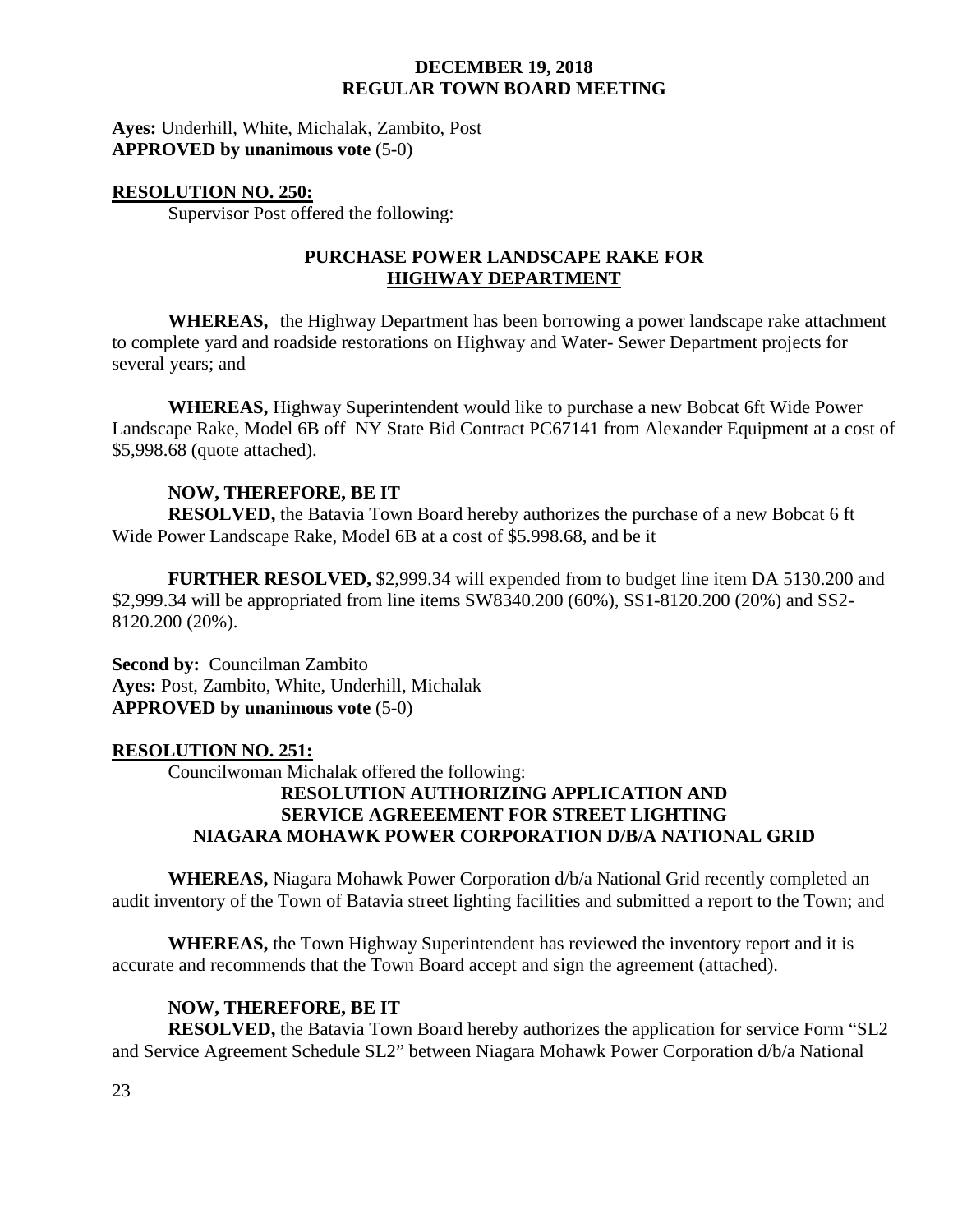Grid and the Town of Batavia, a copy of which annexed hereto and made a part of the minutes; and be it further

**RESOLVED,** the Supervisor is hereby authorized and directed to execute said application and service agreement, along with the General Release Form.

**Second by:** Councilman Zambito **Ayes:** Michalak, Zambito, White, Underhill, Post **APPROVED by unanimous vote** (5-0)

# **RESOLUTION NO. 252:**

Councilman Zambito offered the following:

# **RESOLUTION AUTHORIZING TRANSFER OF FUNDS FROM GENERAL RESTRICTED FUND BALANCE TO GENERAL UNASSIGNED FUND BALANCE CABLEVISION**

**WHEREAS,** funds for Cable Franchise Fees in the General Restricted Fund Balance; and

**WHEREAS,** Cable Franchise Fees are General Fund Revenues and are not restricted (legal opinion attached).

# **NOW, THEREFORE, BE IT**

**RESOLVED,** the Batavia Town Board hereby authorizes the transfer of the Cablevision General Restricted Fund Balance to the General Unassigned Fund Balance.

**Second by: Councilwoman White Ayes:** Zambito, White, Underhill, Michalak, Post **APPROVED by unanimous vote** (5-0)

## **RESOLUTION NO. 253:**

Councilwoman White offered the following: **AUTHORIZING BUDGET TRANSFERS FOR 2018**

**RESOLVED,** the Batavia Town Board hereby authorizes the following Budget Transfers:

| From                                    | Amount | To                                                   |
|-----------------------------------------|--------|------------------------------------------------------|
| A1420.400 Attorney - Contractual        |        | 7,322.00   A1381.400 Financial Advisor - Contractual |
| A1420.400 Attorney - Contractual        |        | $120.00$   A1420.402 Attorney – Legal ads            |
| A1440.400 Engineering - Contractual     |        | $500.00$   A1440.120 Engineering – Pers Svc          |
| A1680.402 Central Data Processing - Web |        | 115.00   A1680.401 Central Printing                  |
| A1989.400 Miscellaneous Expenses        |        | 1.098.00   A1940.400 Land acquisition                |
| A1989.400 Miscellaneous Expenses        |        | 1,469.00   A1950.400 Taxes on Property               |
| A6326.400 Economic Opportunities        |        | 18,383.00   A3620.402 Bldg & Safety Engineering      |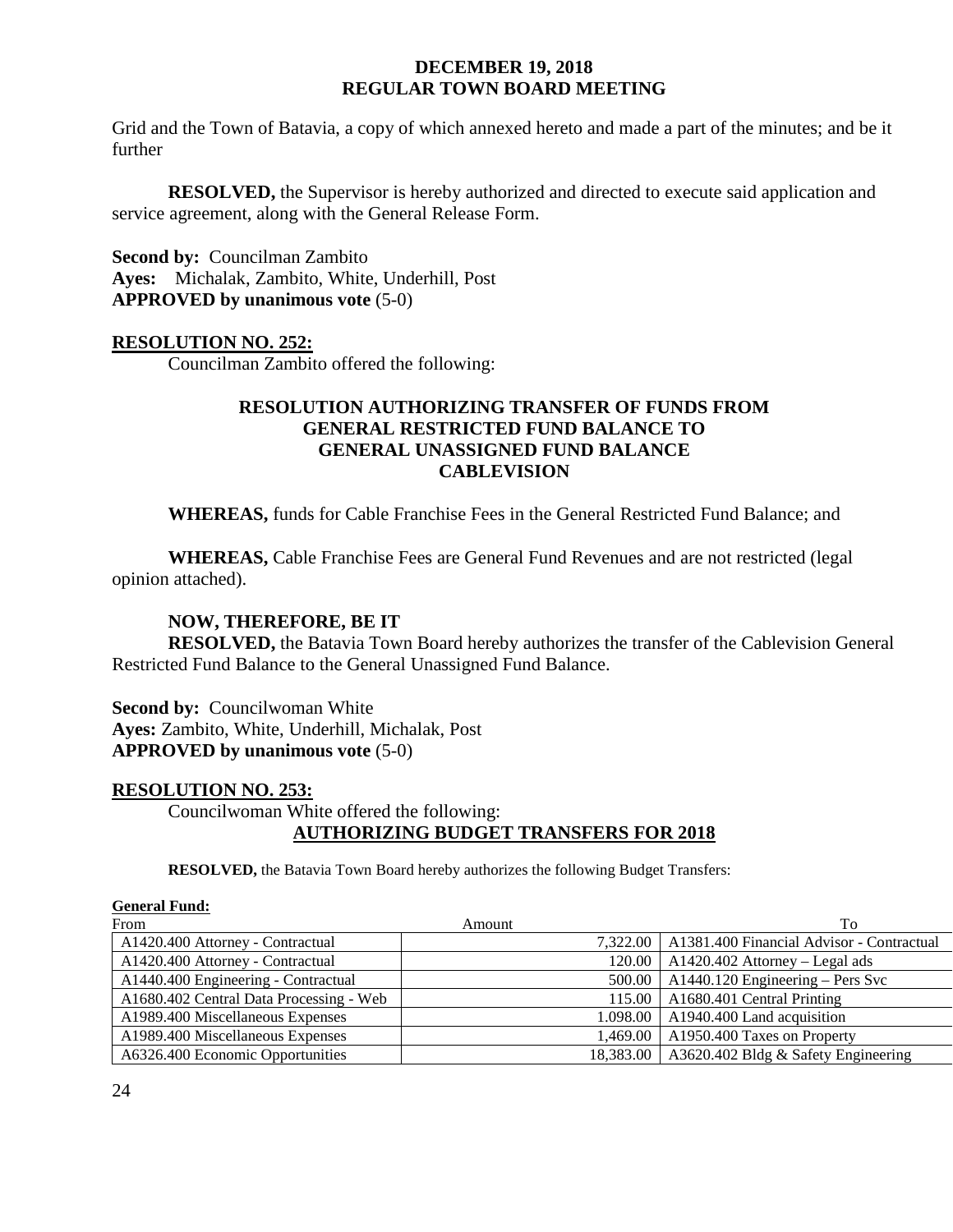| A3620.400 Blg & Safety - Contractual    | 384.00                                       | A3620.200 Bldg & Safety Equipment      |  |
|-----------------------------------------|----------------------------------------------|----------------------------------------|--|
| A5132.402 Garage – Other operating Exp  | 1,024.00                                     | A5132.403 Garage Insurance             |  |
| A8020.102 Planning Board Pers Svc       | 75.00                                        | A8020.402 Planning Board Engineering   |  |
| A8020.102 Planning Board Pers Svc       | 904.00                                       | A8020.404 Planning Board Codification  |  |
| A8164.406 Landfill Post Maint           | 226.00                                       | A8164.102 Landfill PT Pers svc         |  |
| A8165.406 Landfill Post Maint           | 4,861.00                                     | A8165.407 Landfill Leachate Trns       |  |
| A9010.800 Retirement                    | 14,927.00                                    | A9089.800 In Lieu of Health Ins        |  |
| A9060.800 Health Ins                    | A9089.800 In Lieu of Health Ins<br>18,434.00 |                                        |  |
| A9055.801 Employment Physicals          | 4,435.00                                     | A9089.800 In Lieu of Health Ins        |  |
| A9055.801 Employment Physicals          | 115.00                                       | A9060.801 health Ins Admin Fee         |  |
| A9089.802 Staff Development             | 1,402.00                                     | A9089.800 In Lieu of Health Ins        |  |
| A6326.400 Economic Opportunities        | 2,196.00                                     | A9089.800 In Lieu of Health Ins        |  |
| A1680.402 Central Data Processing - Web | 3,494.00                                     | A1910.400 Unallocated Ins              |  |
| A1355.400 Assessor - Contractual        | 1.00                                         | A1355.401 Assessor – County Chargeback |  |

#### **Highway Fund:**

| From                                    | Amount    | To                                   |
|-----------------------------------------|-----------|--------------------------------------|
| DA5110.103 Gen Repairs Pers Svc         | 5.310.00  | DA5110.101 Gen repairs PT Pers Svc   |
| DA9950.900 Equipment Reserve            | 38,020.00 | DA5130.200 Machinery Equipment       |
| DA5110.400 General Repair - Contractual | 3,381.00  | DA5130.400 Machinery Contractual     |
| DA5110.400 General Repair - Contractual | 1,511.00  | DA5140.400 Brush & Weeds Contractual |
| DA5110.400 General Repair - Contractual | 3,000.00  | DA5130.200 Machinery Equipment       |
| DA9010.800 retirement                   | 3,228.00  | DA9060.800 Health Ins                |
| DA5110.400 General Repair - Contractual | 851.00    | DA9060.800 Health Ins                |
| DA5110.400 General Repair - Contractual | 327.00    | DA9050.800 Unemployment              |
| DA5110.400 General Repair - Contractual | 1.959.00  | DA9060.800 Health Ins                |

#### **Sewer District #1 Fund:**

| From                            | Amount | IΟ                                       |
|---------------------------------|--------|------------------------------------------|
| ISS1-9060.800 Health Ins        |        | 346.00 SS1-9010.800 Retirement           |
| SS1-9730.703 Sewer Cap Interest |        | 4,633   SS1-9730.603 Sewer Cap Principal |
| SS1-8120.404 Pump Replacement   |        | 7.749.00 SS1-1910.400 Unallocated Ins    |

#### **Sewer District #2 Fund:**

| From                               | Amount | To                                                |
|------------------------------------|--------|---------------------------------------------------|
| SS2-9730.601 Saile Drive Principal |        | 479.00 SS2-9730.701 Saile Drive Interest          |
| SS2-9730.703 Sewer Cap Int         |        | 4,633.00   SS2-9730.603 Sewer Cap Principal       |
| SS2-8120.404 Sewer Replacement     |        | 4,446.00 SS2-8120.400 Sanitary sewers Contractual |
| SS2-8120.404 Sewer Replacement     |        | 112.00 SS2-8120.401 Sanitary Sewers Legal         |
| $SS2-9060.800$ Health INs          |        | 346.00 SS2-9010.800 Retirement                    |
| SS2-9060.800 Health Ins            |        | 11.00 SS2-9089.802 Uniforms                       |

# **Water District Fund:**

| From                              | Amount   | 10                  |
|-----------------------------------|----------|---------------------|
| SW8310.403 Water Admin Consulting | 2.120.00 | SW8310.401 Backflow |
| $\Omega$<br>ت                     |          |                     |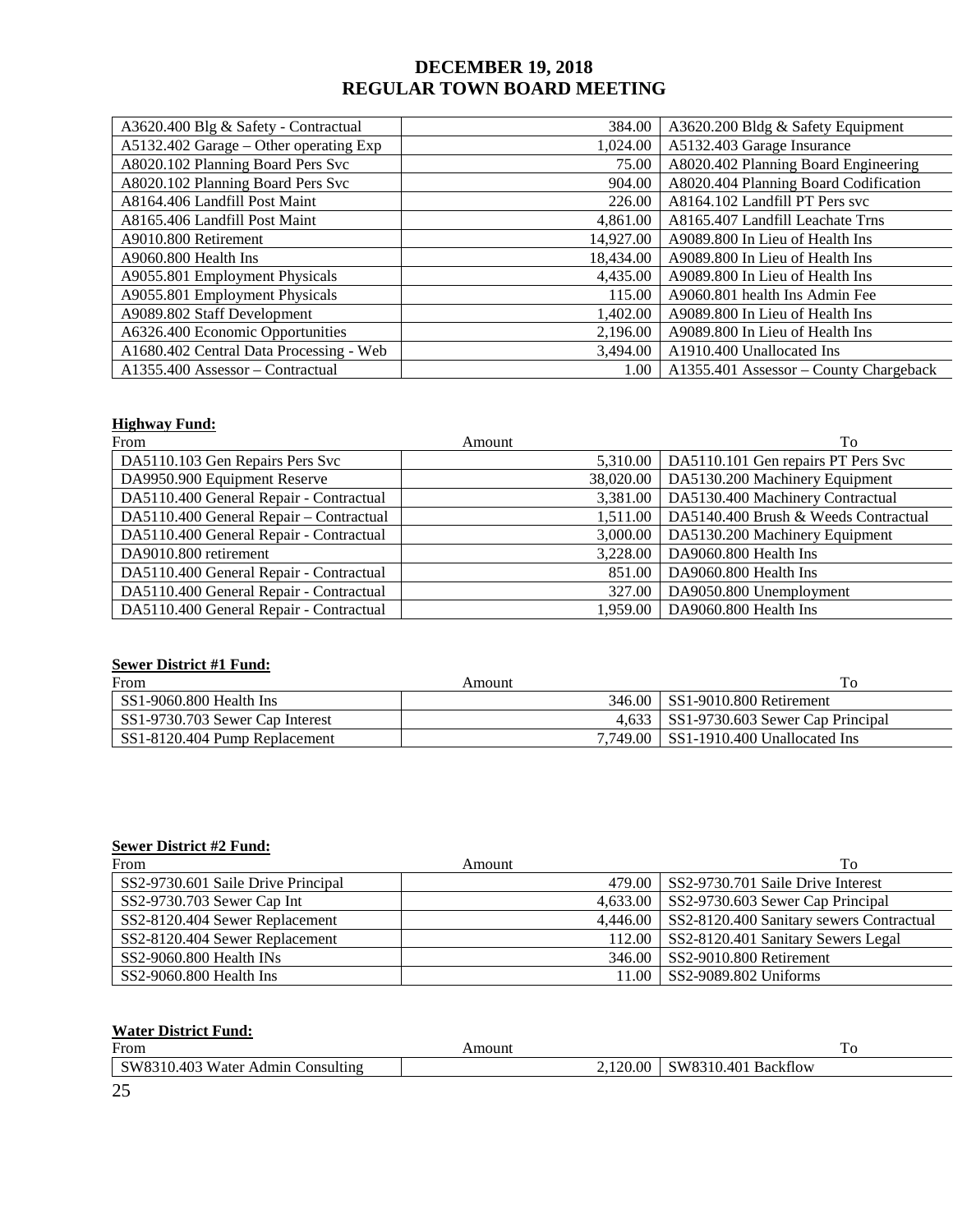| SW8340.106 Pers Syc Maint      | 12.109.00 SW8340.120 Pers Svc OT              |
|--------------------------------|-----------------------------------------------|
| <b>SW8340.102 Pers Svc PT</b>  | 20,303.00   SW8340.400 Trs & Dist Contractual |
| SW8340.102 Pers Svc PT         | 416.00   SW8340.401 Trs & Dist Legal          |
| SW9060.800 Health Ins          | 2.511.00 SW9010.800 Retirement                |
| SW8340.102 Pers Syc PT         | 11.972.00 SW9010.800 Retirement               |
| SW9730.612 Town Line Principal | 25,809.00   SW9730.712 Townline Int           |
| SW8340.102 Pers Svc            | 7.368.00 SW8340.400 Trs & Dist Contractul     |
| SW9060.800 Health Ins          | 31.00 SW 9089.802 Uniforms                    |

**Second by**: Deputy Supervisor Underhill **Ayes:** White, Underhill, Michalak, Zambito, Post **APPROVED by unanimous vote** (5-0)

**SUSPEND THE RULES**-Motion Deputy Supervisor Underhill, second Councilwoman Michalak to suspend the rules to introduce an additional resolution. **Ayes:** Underhill, Michalak, Zambito, White, Post **MOTION CARRIED by unanimous vote** (5-0)

## **RESOLUTION NO. 254**

Deputy Supervisor Underhill offered the following:

### **2018 TOWN BUDGET RESOLUTION INCREASING BUDGETARY LINE ITEMS**

**RESOLVED,** the Batavia Town Board hereby increases the following line items:

| <b>Expenditure Line Item:</b> |              | <b>Revenue Line Item:</b> |              |
|-------------------------------|--------------|---------------------------|--------------|
| SW8350.400                    | \$137,370.00 | SW2392                    | \$137,370.00 |
| SS1-8130.400                  | \$75,780.00  | SS1-2120                  | \$75,780.00  |

**Second by:** Councilwoman White **Ayes:** Underhill, White, Michalak, Zambito, Post **APPROVED by unanimous vote** (5-0)

**Abstract No. 12-2018:** Motion Deputy Supervisor Underhill, second Councilman Zambito to authorize the Supervisor to pay the following vouchers: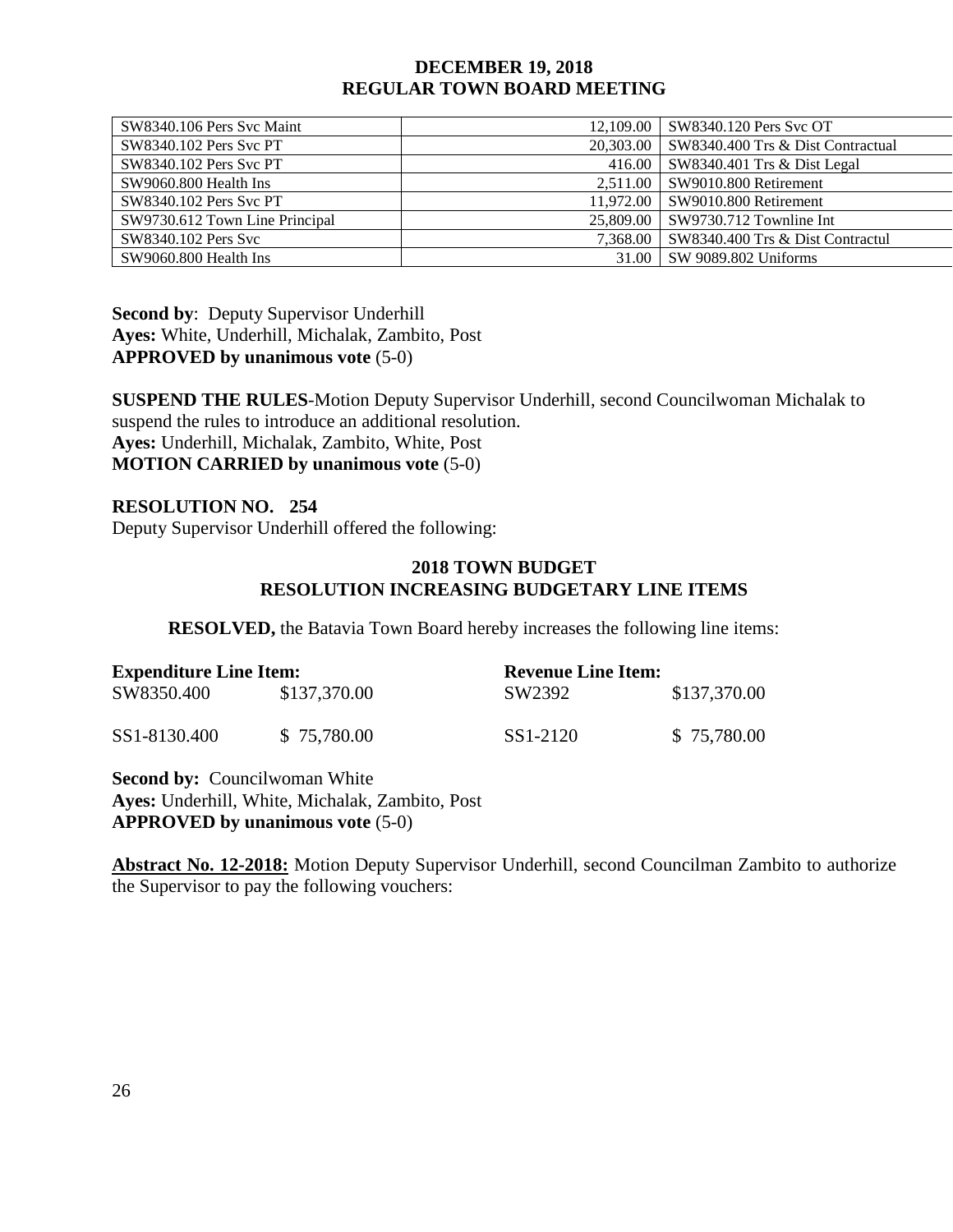| <b>Total</b>                | \$309,518.88 |
|-----------------------------|--------------|
| <b>Highway Equip</b>        | 840.71       |
| Southwest                   | 9,260.00     |
| Saile Dr Sewer              | 4,254.49     |
| Twln Joint Water            | 444.00       |
| <b>Ellicott Trail</b>       | 3,031.34     |
| <b>Fixed Based Metering</b> | 273.00       |
| <b>Bat-Beth Twln</b>        | 4,119.31     |
| Water                       | 33,385.60    |
| Sewer No. 2                 | 42,162.61    |
| Sewer No. 1                 | 17,848.45    |
| Highway                     | 25,221.44    |
| General                     | \$168,677.93 |

Check numbers 21679, 21681-21761 SM- 115 ACH- \$48,137.50 Online- \$8,381.73 **Ayes:** Underhill, Zambito, White, Michalak, Post **MOTION CARRIED by unanimous vote** (5-0)

# **DEPARTMENT REPORTS:**

# **Supervisor's Report:**

**Status Report** on expenditures and revenues is available for the Board's review.

**GAM -**There will be a GAM meeting tomorrow evening at Genesee County Building 2, hosted by the Town of Bergen

**Work Session-** The December 26, 2018 Work Session has been cancelled

**Organizational and Special Meeting-** The 2019 Organizational Meeting will be January 2, 2019 at 7:00 P.M. followed by a Special Town Board Meeting.

# **COMMUNICATIONS:**

# **The Town Clerk reported on the following:**

**November Town Clerk** monthly report collected a total of \$13,285.00, remitted \$11,728.63 to the Supervisor for the Local Share.

**Town Clerk Office-** On December 26 the Town Clerk's office will be closing at 4:30 p.m. rather than 7:00 p.m.

**GLOW Region Solid Waste Management-** Received the 2019 GLOW Advisory & GLOW Committee meeting schedule.

**Training-** The NYS Division of Local Government Services will be hosting Winter Webinar Series in December and January. Town officials have been notified of these webinars.

# **ADJOURNMENT:**

Motion Deputy Supervisor Underhill , second Councilwoman White to adjourn the Regular Town Board Meeting at 7:30 P.M.

**Ayes:** Underhill, White, Michalak, Zambito, Post

27